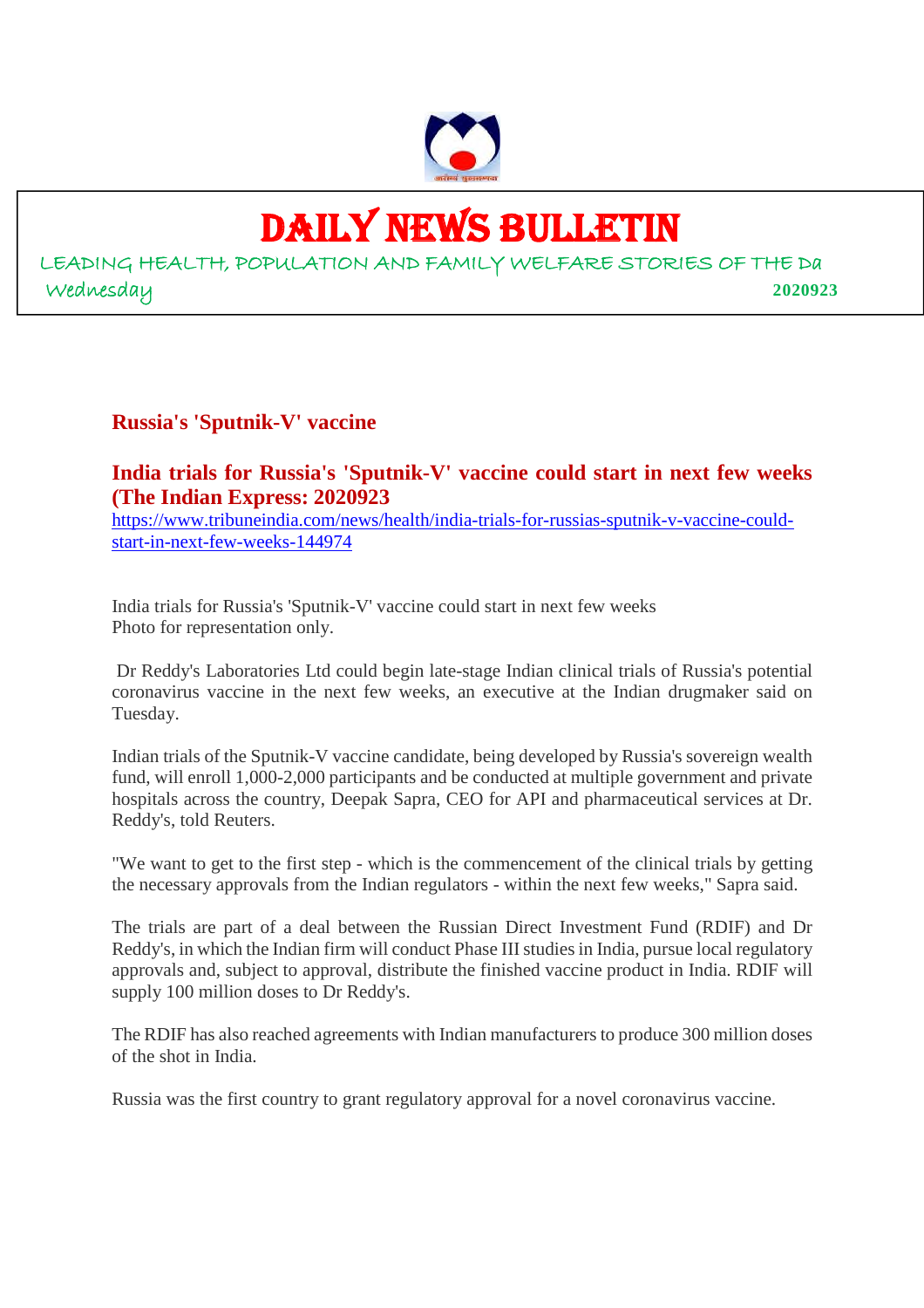Sputnik-V doses supplied in India will likely be a combination of Indian- and Russian-made doses, Sapra said, adding that RDIF and Dr Reddy's would soon identify potential manufacturers in India.

The RDIF has said vaccine deliveries to India could begin in late 2020, but Sapra suggested it could take longer. "I think it's going to be several months before we accomplish all the steps in the process," he added.

India, which has a population of more than 1.3 billion, is the world's second worst affected country by COVID-19 behind the United States. For weeks, it has reported the world's highest daily jump in infections, which reached a total of 5.6 million on Tuesday. Reuters

#### **Fluorescent nanoparticle**

#### **This new model may speed drug discovery for Covid-19(The Tribune: 2020923**

https://www.tribuneindia.com/news/health/this-new-model-may-speed-drug-discovery-forcovid-19-144951

The tool is a fluorescent nanoparticle probe that uses the spike protein on the surface of SARS-This new model may speed drug discovery for Covid-19 The tool is a fluorescent nanoparticle probe that uses the spike protein on the surface of SARS-

Researchers have developed a new tool that mimics how SARS-CoV-2 -- the virus that causes Covid-19 -- infects a cell, information that could potentially speed the search for treatments against the disease.

The tool is a fluorescent nanoparticle probe that uses the spike protein on the surface of SARS-CoV-2 to bind to cells and trigger the process that pulls the virus into the cell.

According to the study, published in the journal ACS Nano, the probe could be used in tests to rapidly gauge the ability of biologics, drugs and compounds to block the actual virus from infecting human cells.

"Our goal is to create a screening system to find compounds that block SARS-CoV-2 from binding to cells and infecting them," said study author Kirill Gorshkov from the National Center for Advancing Translational Sciences (NCATS) in the US.

To create the probe, scientists built a fluorescent nanoparticle called a quantum dot, fashioned from cadmium and selenium. At around 10 nanometers in size, these spherical nanoparticles are 3,000 times smaller than the width of a human hair.

The research team then studded the quantum dots' surfaces with a section of the SARS-CoV-2 spike protein that binds to the angiotensin-converting enzyme 2 (ACE2) receptor on human cells. The union of the spike protein with ACE2 is the first step in the pathway to viral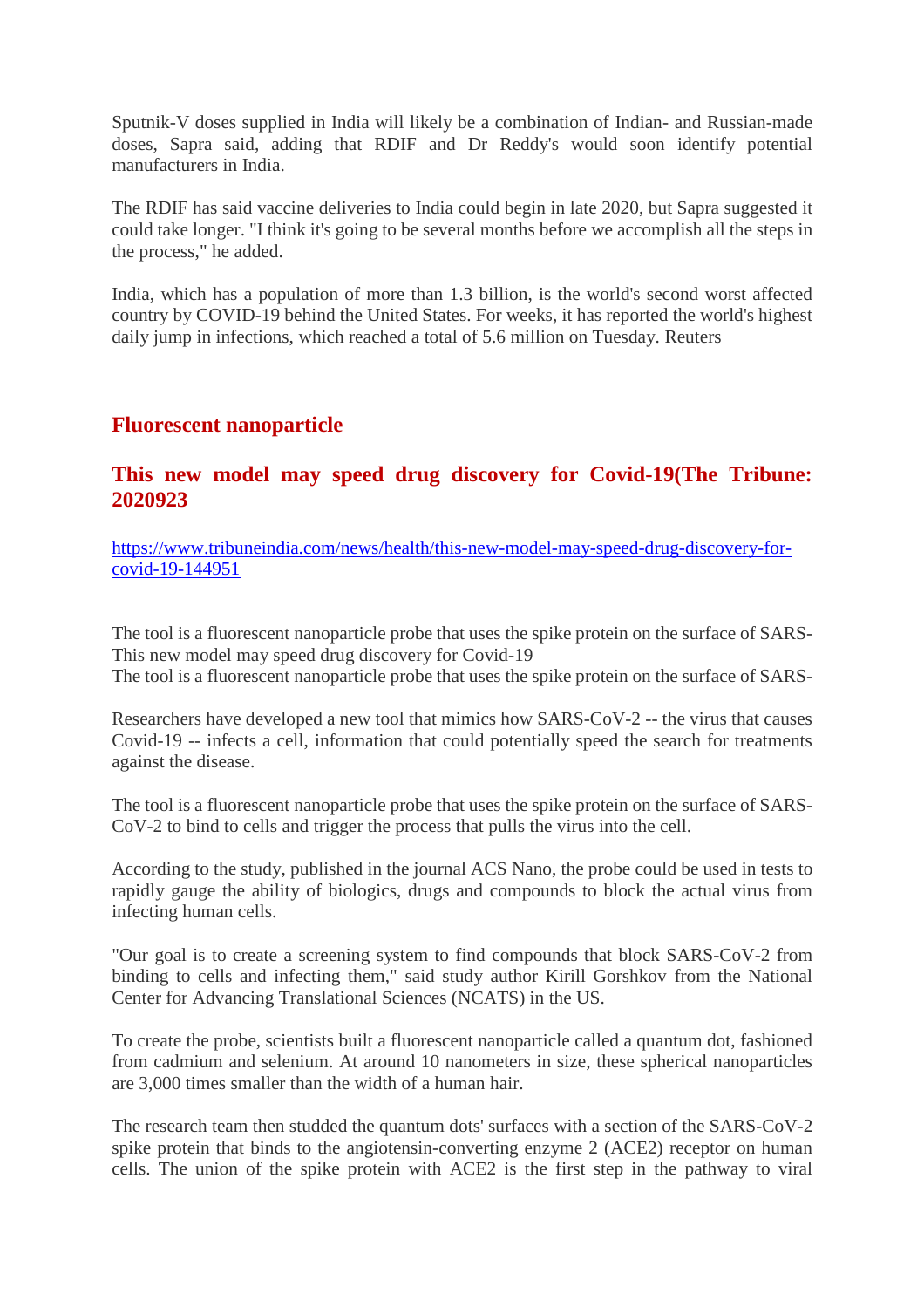infection.The glow from the quantum dots allows scientists to track the dots' behaviour under a microscope.

"Because they're such bright fluorescent objects, the quantum dots give us a powerful system to track viral attachment and effects on the cell in real-time," explained Gorshkov.

The investigators tracked how the quantum dot probes interacted with human cells that have ACE2 on their surfaces. They watched the nanoparticle probes attach to ACE2, which combined with the probes and pulled them into the cells. The quantum dot probes did the same in a lung cell line commonly used in coronavirus assays.

Safety data showed that the probes were not toxic to the test cells at the concentrations and exposure times used in the study. The quantum dots followed the SARS-CoV-2 pathway into cells, but the research team found the probes also mimicked the virus in the presence of antibodies.

Antibodies are proteins made by the immune system that can neutralize viruses such as SARS-CoV-2. The antibodies proved to be potent inhibitors of the quantum dot probes as well, preventing them from binding to ACE2 and entering human cells, the researchers said.

That antibody response means the quantum dot probes could help researchers rapidly test the ability of potential therapeutic agents to block the virus from entering and infecting cells.

#### **Influenza vaccine**

#### **Influenza vaccine does not increase COVID-19 risk: Study (The Tribune: 2020923)**

https://www.tribuneindia.com/news/health/influenza-vaccine-does-not-increase-covid-19 risk-study-144950

Researchers at Cleveland Clinic in the US analysed over 13,000 patients tested for COVID-19 between early March and mid-April

Influenza vaccine does not increase COVID-19 risk: Study

Receiving the influenza vaccine does not increase a person's risk for contracting COVID-19 or worsen associated conditions or mortality, according to a study.

The research, published in the Journal of Clinical and Translational Science, shows the flu vaccine is the single most important intervention to help stay healthy.

Seasonal flu activity is unpredictable, and otherwise healthy people are hospitalised due to serious respiratory infection each year, the researchers said.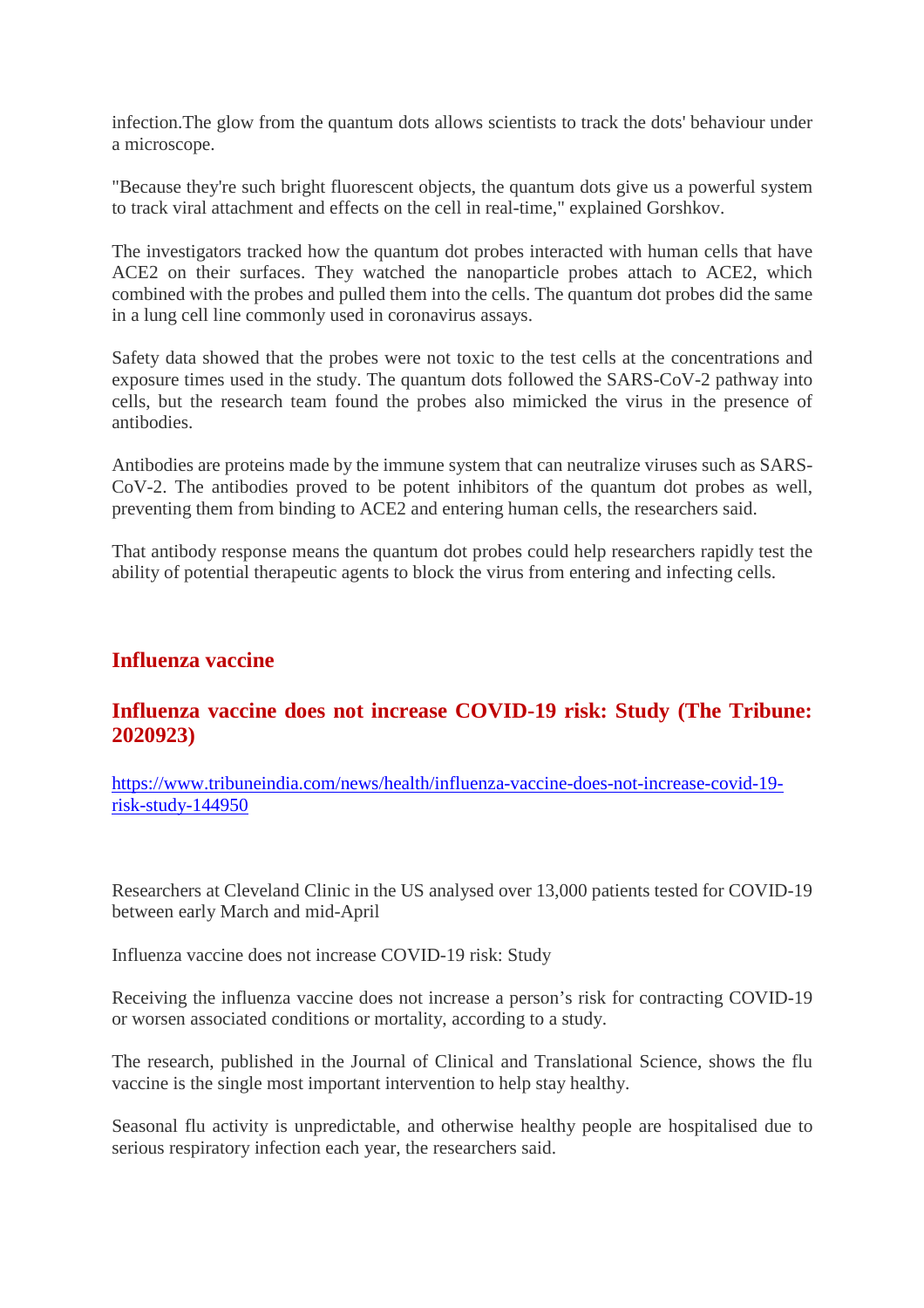It was even more important to receive the flu vaccination this year to help prevent a 'twindemic' of flu and COVID-19, they said.

Researchers led by Joe Zein, a pulmonologist at Cleveland Clinic in the US, analysed over 13,000 patients tested for COVID-19 between early March and mid-April.

They compared those who had received unadjuvanted influenza vaccines in the fall or winter of 2019 (4,138 patients) with those who did not receive the vaccine (9,082 patients).

The study found that influenza vaccination was not associated with increased COVID-19 incidence or disease severity, including risk for hospitalisation, admission to the intensive care unit or mortality.

"Our findings suggest that we should proceed as usual with our vaccination strategy for global influenza this flu season," said Zein, adding: "Getting the annual flu vaccine remains the best safeguard against the influenza virus, both for yourself and the people around you."

The researchers noted that much was still unknown about the possible outcomes of concurrent SARS-CoV-2 — the virus that causes COVID-19 — and influenza infection, including disease pathology and burden to the healthcare system.

They believe that the population's adherence to widespread and early flu vaccination while researchers continue to collect data will help to mitigate the risk of simultaneous viral infections and pandemics.

"We have already seen the stress that COVID-19 can put on our hospitals and resources," said Zein.

"While we're not yet sure how flu season will affect COVID-19 susceptibility and infections, we strongly advise people to get their influenza vaccines, both for their individual health and the collective health of our care systems," he said. PTI

#### **Curb bacterial disease**

#### **CIBA develops new product to curb bacterial disease (The Tribune: 2020923)**

https://www.tribuneindia.com/news/health/ciba-develops-new-product-to-curb-bacterialdisease-144530

CIBA develops new product to curb bacterial disease

The ICAR-Central Institute of Brackishwater Aquaculture (CIBA) on Monday said it had developed a 'bacteriophage-based' product that is effective in bio-control of bacterial diseases in shrimp hatchery settings, killing only specific disease-causing bacteria.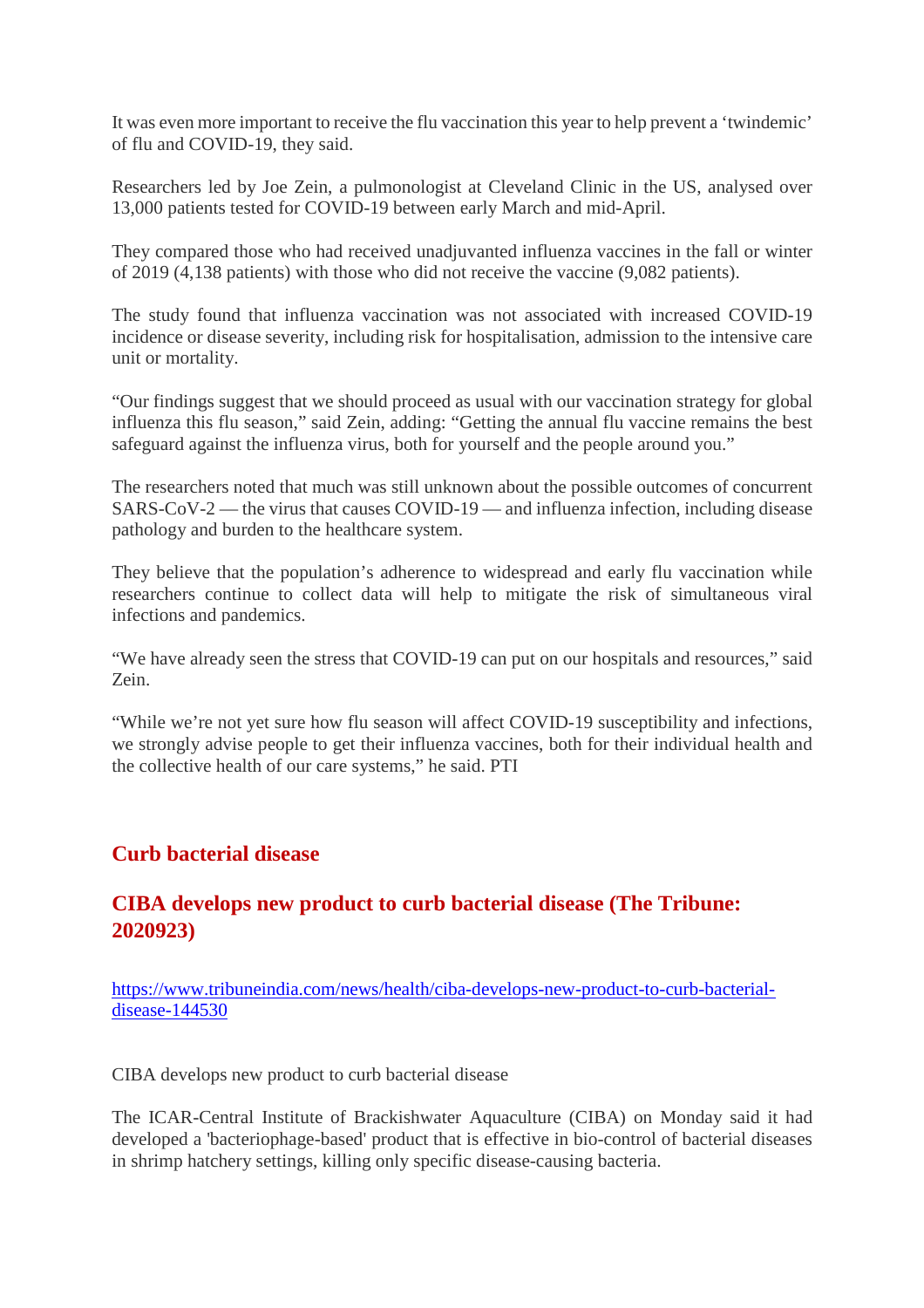The specific bacteriophages, which are viruses, would help produce quality shrimp seeds, free from antibiotics, the CIBA, established by the Indian Council of Agricultural Research, said in a release here.

"The 'phage prophylaxis and therapy' developed by the research institute is based on bacteriophages which are viruses that kill only specific disease-causing bacteria and act as therapeutic agents in controlling bacterial infections," it said quoting scientists.

Unlike in the case of antibiotics, bacteriophage therapy has no residual issues and has advantages of being specific to their host bacteria without harming other micro-organisms, it said.

According to Dr SV Alavandi, Principal Scientist and Head of Aquatic Animal Health and Environment Division of CIBA which developed the technology, bacterial diseases like vibriosis in aquaculture hatcheries often cause considerable economic loss to hatchery operators across the globe.

"CIBA's new product will be of great use in preventing and controlling such diseases in aquaculture especially in shrimp hatcheries," he said.

CIBA Director KK Vijayan said the product comprises of a "cocktail of phages" which could neutralise a wide range of pathogenic bacteria-causing diseases and was helpful in replacing the use of antibiotics which, according to him, pose the concern of residues and antimicrobial resistance.

In order to popularise the product through large-scale commercial production and marketing, the CIBA signed an MoU with Salem Microbes Private Limited in Salem to transfer the technology to the company, said the release. PTI

#### **Should we cheer the fall in India's Covid-19 cases? (Hindustan Times: 2020923)**

#### **https://epaper.hindustantimes.com/Home/ArticleView**

The simple answer, at a time when good news is at a premium, is yes, but there is more to the fall than meets the eye.First, the facts. In the past week, the curve of new cases across the country has seen a rare dip, with the seven-day average of daily cases actually dropping for the five consecutive days to Monday — something that has never happened since the coronavirus outbreak started in the country in March.The numbers may suggest that cases in the country have started to plateau. Have they?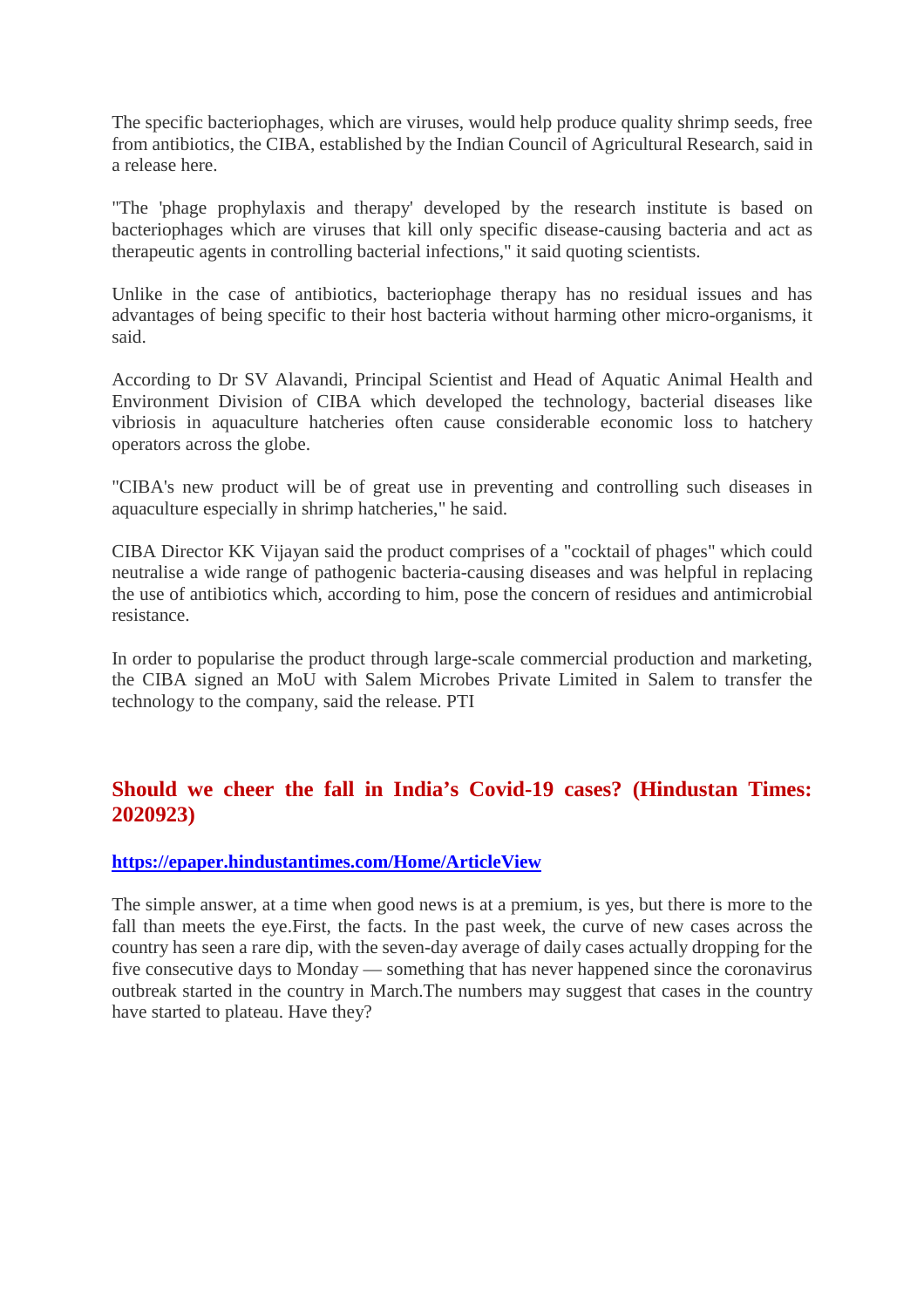# Have cases across India hit a plateau?

On September 10, there were 99,181 new cases of Covid-19

reported across the country, according to HT's Covid-19 dashboard. Till that day, the trailing seven-day average of daily cases (commonly referred to as the daily case trajectory or the case curve) had been rising consecutively since August 16.

The August 16 drop in the trajectory was a single day aberration, largely explained by the decreased testing and reporting of cases due to the August 15 weekend. Before August 16, the trajectory had been rising for 81 straight days. All signs till a week ago pointed to the daily case number crossing the 100,000 mark in coming days. But this mark was never breached.

The seven-day case average touched a peak (so far) on Sentember 16, at 93.617, and dropped for five consecutive days after that. By Monday night, this number had dropped to 90,472. This is an unprecedented drop for a country. which has seen a near-steady increase of the case trajectory throughout the pandemic.

## New Covid-19 cases and trailing 7-day average



# But testing follows a similar drop

India set a new record for the daily tests for Covid-19 on Saturday

when 12 million samples were tested, according to the Indian **Council of Medical Research** (ICMR), the country's apex body on biomedical research. However, notwithstanding Saturday's record, daily testing has been seeing a long plateau since the first week of September.

For the week ending Monday, on average 1,001,929 tests were conducted every day across the country. This number was 1.098.274 for the week ending September 13 (the highest it has ever touched so far).

In fact, the seven-day average line for daily tests (or the daily test trajectory) has largely followed the same path as the daily cases - a week-long plateau around September 10, followed by a drop over the past five-six days.

## Daily tests in India and trailing 7-day average



# Meanwhile, positivity rate is rising, again

The seven-day average of positivity rate - the proportion of tests that consitive for Covid-19

## Daily positivity rate and trailing 7-day average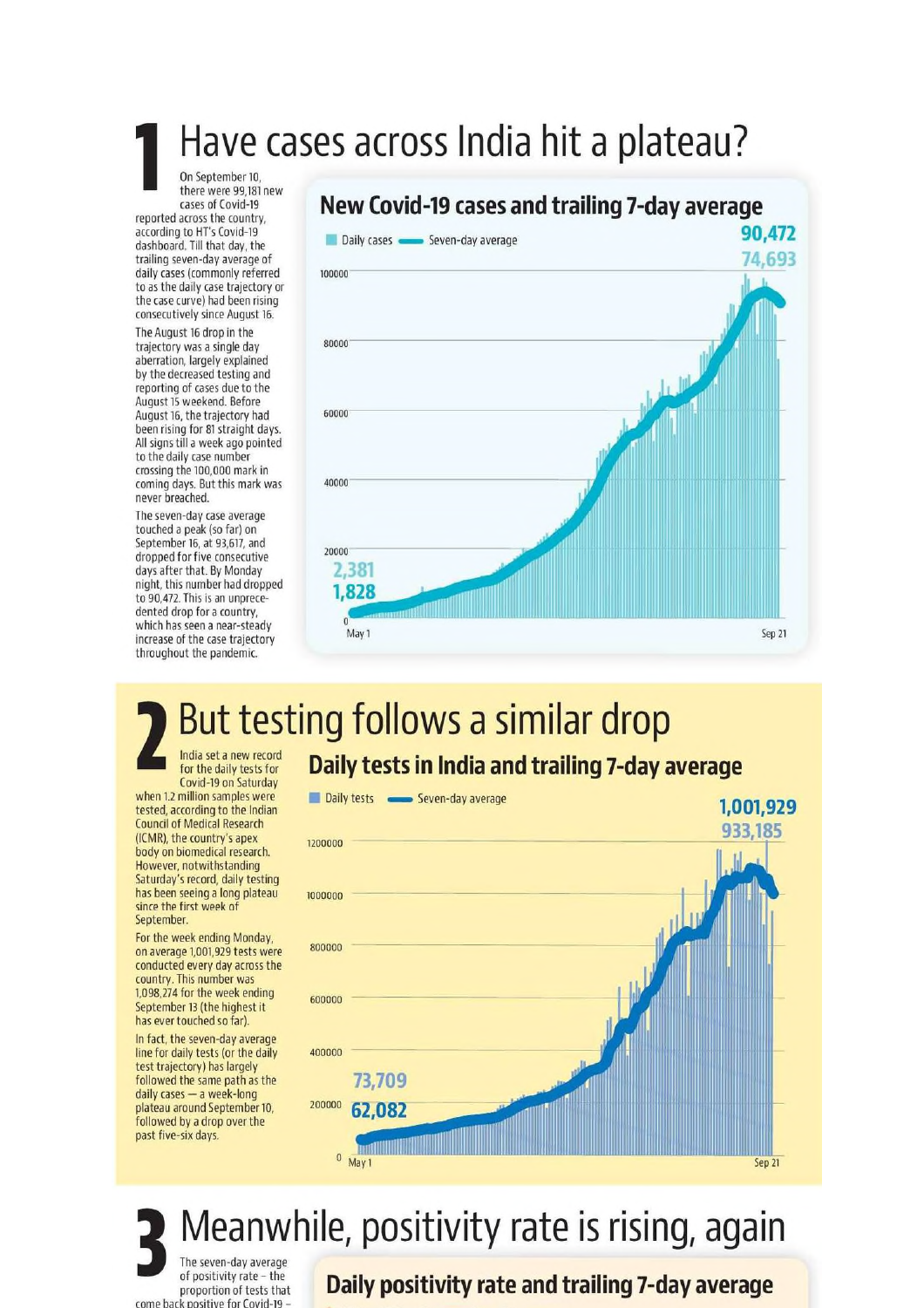READ: Scan this QR code to read this report with interactive charts online

#### © 2020 All Rights Reserved. Powered by *Summit*

Disclaimer: The contents of this website is the copyright of HT Digital Streams Limited and any downloadable version thereof, including but not limited to electronic or digital version of newspaper (e-paper) in any format, is intended for personal consumption only. Dissemination, distribution, circulation and/ or publication of any content or e-paper (pdf or otherwise) through any mode and/or on any social media platform without prior authorization/ permission/ license, is strictly prohibited.

#### **Covid-19: What you need to know today (Hindustan Times: 2020923)**

https://epaper.hindustantimes.com/Home/ArticleView

On Monday, the World Health Organization (WHO) announced that 64 rich countries have joined its Covax facility for fair distribution and allocation of a Covid-19 vaccine. This writer has previously referred to Covax, a partnership of vaccine developers and countries set up by Gavi, the Vaccine Alliance, the Coalition of Epidemic Preparedness Innovations (Cepi), and WHO, that aims to source and distribute two billion doses of the vaccine by the end of 2021. Another 38 countries are expected to join Covax in the next few days, WHO said. Currently (including the 64), 156 countries are part of the facility under which they will receive the vaccines – with 92 eligible for free or subsidised vaccines. The rich countries will pay for the vaccine, though – their participation is, in effect, a hedge to ensure they have access to a successful vaccine (although many of them have already signed deals with vaccine-makers for hundreds of millions of doses). WHO said on Monday that its alliance now covers 64% of the world's population. Interestingly, neither China nor the US (the world's most populous and third most populous nations) are part of the facility. India is part of the facility by virtue of being a lower-middle income economy.

Covax is a work-in-progress, and is yet to raise the money it needs to pay for or subsidise the vaccines for lower-income countries. There have also been questions about whether the richer countries that are part of the facility will pay because of the deals they have already struck with vaccine-makers (the argument for is that they will do so as a way to build a vaccine stockpile in the best-case scenario and as a sort of insurance for the worst-case one). A previous instalment of this column cited an article from Nature magazine that showed that many rich countries have already struck deals with vaccine-makers to cover their entire population. The UK, for instance, has firm agreements that ensure a little more than five doses per capita; the US, two; the EU, close to two; Japan, 1.5; and Australia, one. This data is as of late August, so it is likely the numbers have increased.

WHO's vaccine allocation plan, which has been public for some time, envisages distributing vaccine doses to cover 3% of the population of each of the participating countries and then scaling this up to 20%. Its assessment is that this will cover frontline workers in the fight against Covid, as well as the most vulnerable groups. In the second phase of distribution, WHO plans to use a risk assessment technique to understand "the potential impact of Covid-19" on a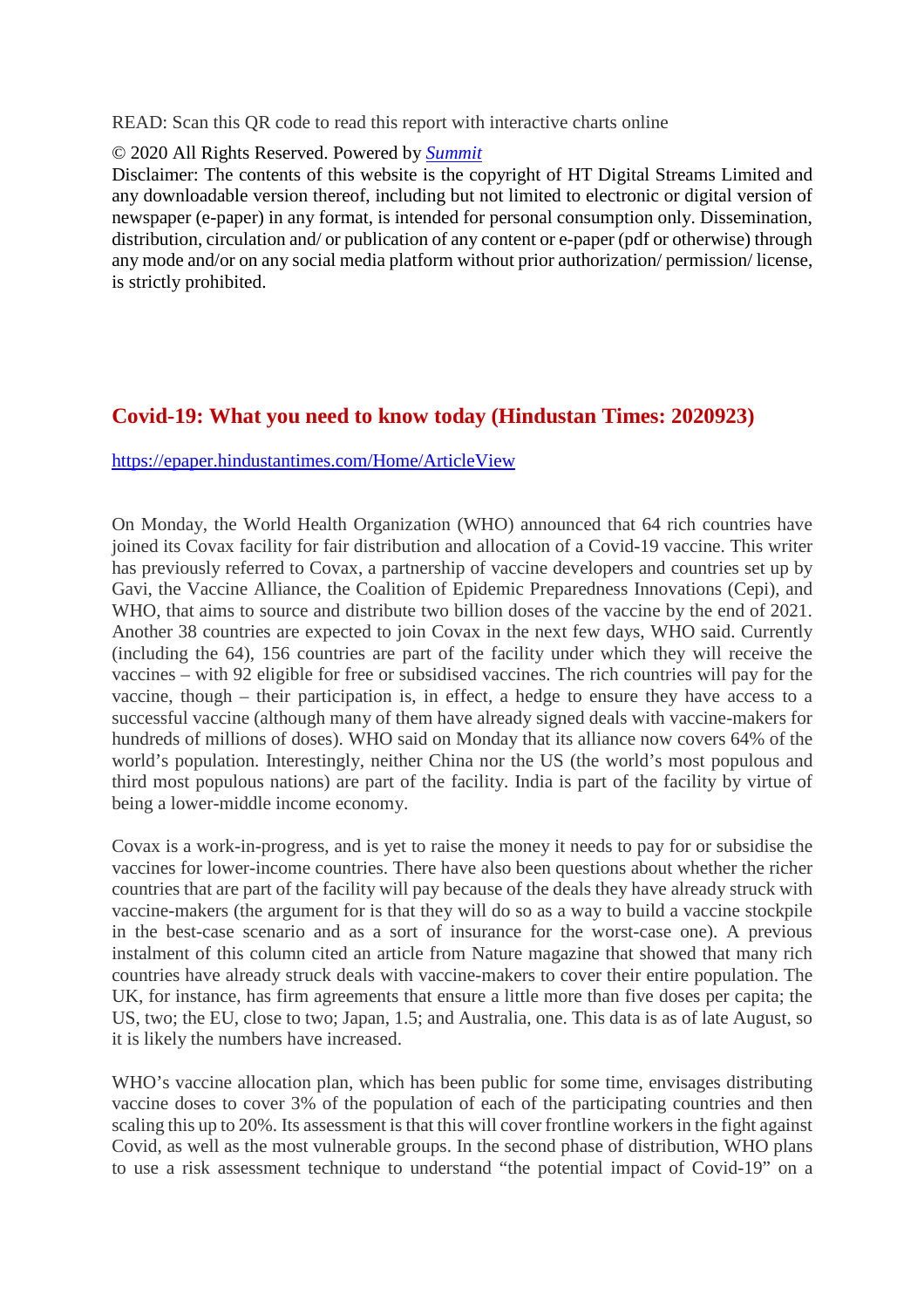country and "the vulnerability of a country based on health systems and population factors". The agency actually has a detailed methodology for risk assessment. There has been some criticism of WHO's allocation protocol – the countries that need the vaccine the most should be prioritised even in Phase 1, some say. But that would have perhaps made Covax a nonstarter.

Interestingly, the US National Academies of Sciences Engineering and Medicine (Nasem) put out, in early September, a document detailing a possible protocol for what it termed "equitable allocation of vaccine for the novel coronavirus". The organisation suggests four criteria to determine the allocation: infection risk, mortality risk, "risk of negative societal impact", and transmission risk. Based on these, Nasem came up with a four-phase plan for the allocation of the vaccine. In the first part of Phase 1, it suggests vaccinating frontline workers in the fight against Covid-19; in the second part of the first phase, it extends this to people with comorbidities as well as old people living in crowded areas. Its recommendation for the second phase includes workers in "essential" industries with high exposure risk, teachers, old people not covered in the first phase, and the homeless. In Phase 3, Nasem recommends the coverage of "young adults" and children, and also workers in "essential industries" with "increased" risk. And Phase 4 covers everyone not already covered.

India's expert group on vaccines is working on the country's own vaccine prioritisation protocol, and it could do worse than to look closely at the Covax allocation methodology of WHO or Nasem's allocation framework. We need a plan for when the vaccine will be available.

#### **Aerosols**

#### **In the air: On CDC's acknowlegement of COVID-19 spread through aerosols (The Asian Age: 2020923)**

#### https://www.thehindu.com/opinion/editorial/in-the-air/article32663532.ece

With more evidence of aerosol transmission, physical distancing and masking are crucial The Centers for Disease Control and Prevention (CDC) is revising its guidelines to acknowledge the spread of the novel coronavirus through aerosols, and to point to inhalation of particles as a common way the virus spreads. A draft of the proposed changes to its recommendations, which was later withdrawn pending finalisation, confirmed that airborne particles can spread even by breathing, remain suspended in air and be inhaled and spread beyond six feet in certain enclosed settings. This comes after a body of evidence provided sufficient indication of aerosol (less than 5 microns) transmission, especially in closed settings with poor ventilation and after prolonged contact with an infected person. In February, researchers from the Wuhan Institute of Virology, in a paper published in Nature, first proposed airborne transmission. The paper also identified and characterised the novel coronavirus and confirmed the receptor to which the virus binds. The World Health Organization had, on July 9, acknowledged that the virus can be airborne in closed settings after an open letter by more than 200 scientists appealing to the medical community and national and international bodies to "recognize the potential for airborne spread of COVID-19".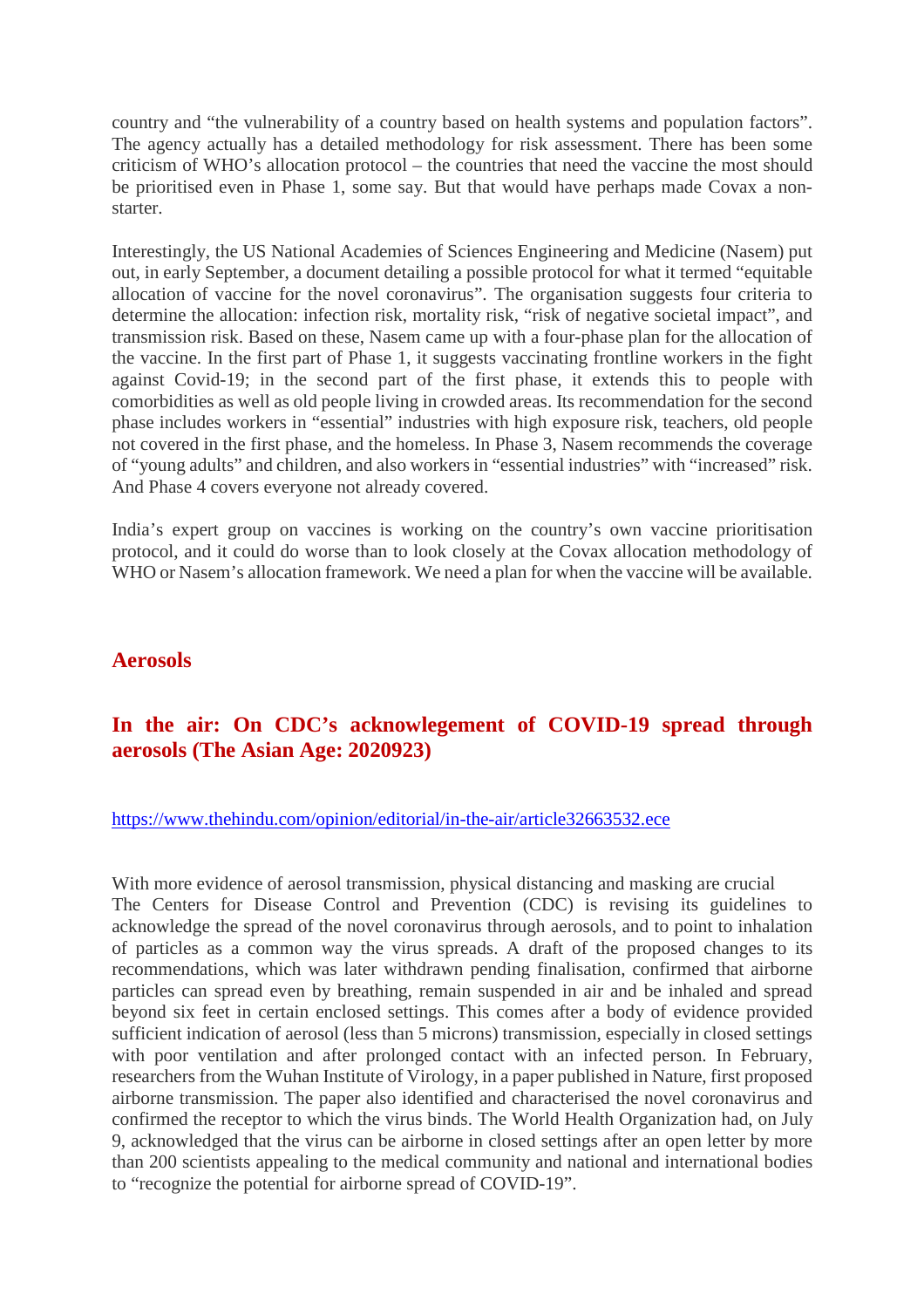Also read: CDC says revised guidance on coronavirus spread posted in error, removes it

Beginning with the cruise ship, Diamond Princess, large outbreaks have been documented in churches in South Korea and Singapore, prisons, old-age homes, ski resorts in Austria and even choir practice in a church in Mount Vernon, Washington, providing strong evidence of aerosol transmission in certain closed settings early during the pandemic. It is therefore bewildering that both WHO and the CDC refused to adopt the precautionary principle and caution people even while collecting data to confirm or refute that possibility. However, even in the absence of guidelines from the global bodies, many countries had on their own denied permission for certain enclosed settings to operate, thus averting innumerable outbreaks and cases. With aerosol transmission now being confirmed and its spread to distances beyond six feet also known, the only way to prevent infection till such time and probably even when vaccines become available is through universal masking. Timely cautioning by global bodies of an aerosol transmission possibility might have encouraged universal mask wearing early on, thus preventing thousands of cases. Universal masking can avert infections, and if infected, the amount of viral load one is exposed to will be less, thus leading to only asymptomatic infections or mild disease. Unlike Diamond Princess, universal masking in another ship led to 81% of infections being asymptomatic. There have been similar results in other cases where universal masking was practised. With aerosol transmission now being established as a common way of spread in certain settings, the best way to avoid getting infected is by staying clear of crowded, closed settings that have poor ventilation.

#### **Acute phase of COVID-19**

### **What precautions should a recently-recovered COVID-19 patient take? Find out (The Indian Express: 2020923)**

https://indianexpress.com/article/lifestyle/health/what-precautions-should-a-recentlyrecovered-covid-19-patient-take-find-out-6604934/

'After the acute phase of COVID-19 is over, patients may return to hospitals with symptoms such as lethargy, body aches and itchy throats, even four to six weeks later,' says Dr Md Shakeel of Hiranandani Hospital, Vashi

'Now that the infection has been in the country for over five months, we need to start looking at post-COVID-19 rehabilitation.' (Source: Pixabay)

It has been a while now since the COVID-19 pandemic, and people are slowly learning of many different ways to deal with it — both in terms of recovery and prevention. It is a known fact that the virus, once it is inside the body, does not isolate and attack the respiratory system alone, but instead makes its way to many other organs.

#### Brand Wagon Conclave

Dr Md Shakeel, Head-Emergency & Trauma, Hiranandani Hospital, Vashi — a Fortis Network Hospital — says a study conducted in Italy showed that 87.4 per cent of patients, who had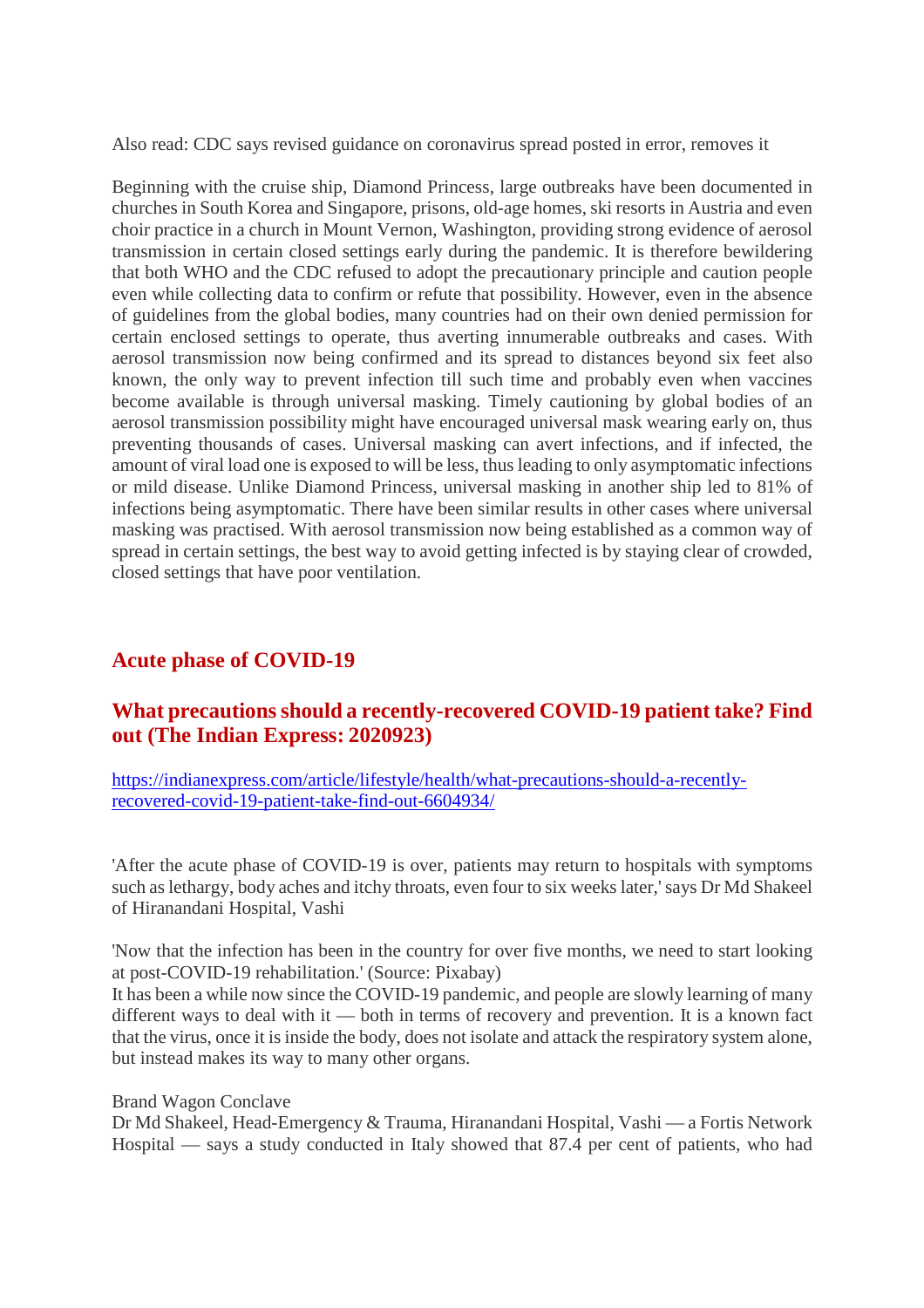recovered from COVID-19, reportedly felt some kind of fatigue and dyspnoea (laboured breathing). This was reported even after two months of being discharged from the hospital.

"Some patients who had recovered had to be rushed back with low oxygen saturation levels, just a day after discharge. These patients were admitted to the hospital for at least 10 more days, and were discharged only after they started doing well. These patients returned to the hospital with a whole spectrum of lung diseases – from fibrosis (formation of hard fibrous tissues as the lung heals from an injury) to secondary infections and pneumonia. It was also noted that after recovering from COVID-19, some patients came back with reduced heart function, heart attack or even stroke," he says.

ALSO READ | Home-based care for COVID-19 infection; here are some dos and don'ts

Dr Shakeel goes on to say that the virus — which is known to attack the endothelial cells that line the blood vessels — causes excessive blood clotting in the body. And now that the infection has been in the country for over five months, we need to start looking at post-COVID-19 rehabilitation.

"These long and short-term impacts are called 'post-COVID syndrome'. This means, after the acute phase of COVID-19 is over, patients come back to hospitals with symptoms such as lethargy, body aches and itchy throats, even four to six weeks later. Patients are also seen to have had some psychological stress, leading to anxiety and depression. It is of utmost importance to monitor such cases, and a proper post-discharge rehabilitation plan be put in place, to monitor the patient's health, so timely intervention can be done," he explains.

The doctor says that there are some things that COVID survivors should assess:

\* Their daily check of oxygen saturation, it should be maintained at >94% in room air.

\* They must watch for respiratory symptoms like persistence or worsening of cough and breathlessness.

\* Check for persistent rise of body temperature above 100F.

\* Watch out for signs of lethargy, drowsiness, and altered sensorium.

\* Regular monitoring of blood sugar in known diabetic patients. COVID infection (as any other infection) alters blood sugar levels of the body. Strict monitoring once in three days and regular consultation with your doctor is required.

\* Regular blood pressure monitoring in known hypertensive patients is required to avoid accelerated hypertension-related complications. Weekly blood pressure monitoring in case of controlled hypertension, or more frequently in case of abnormal readings, is required.

\* Follow up consultation with the doctor within seven days of discharge.

\* Blood investigations like CBC, CRP at first follow up, and subsequent follow-ups, if advised by a physician.

\* Repeat CT scan of chest after three months to look at the extent of lung recovery postinfection.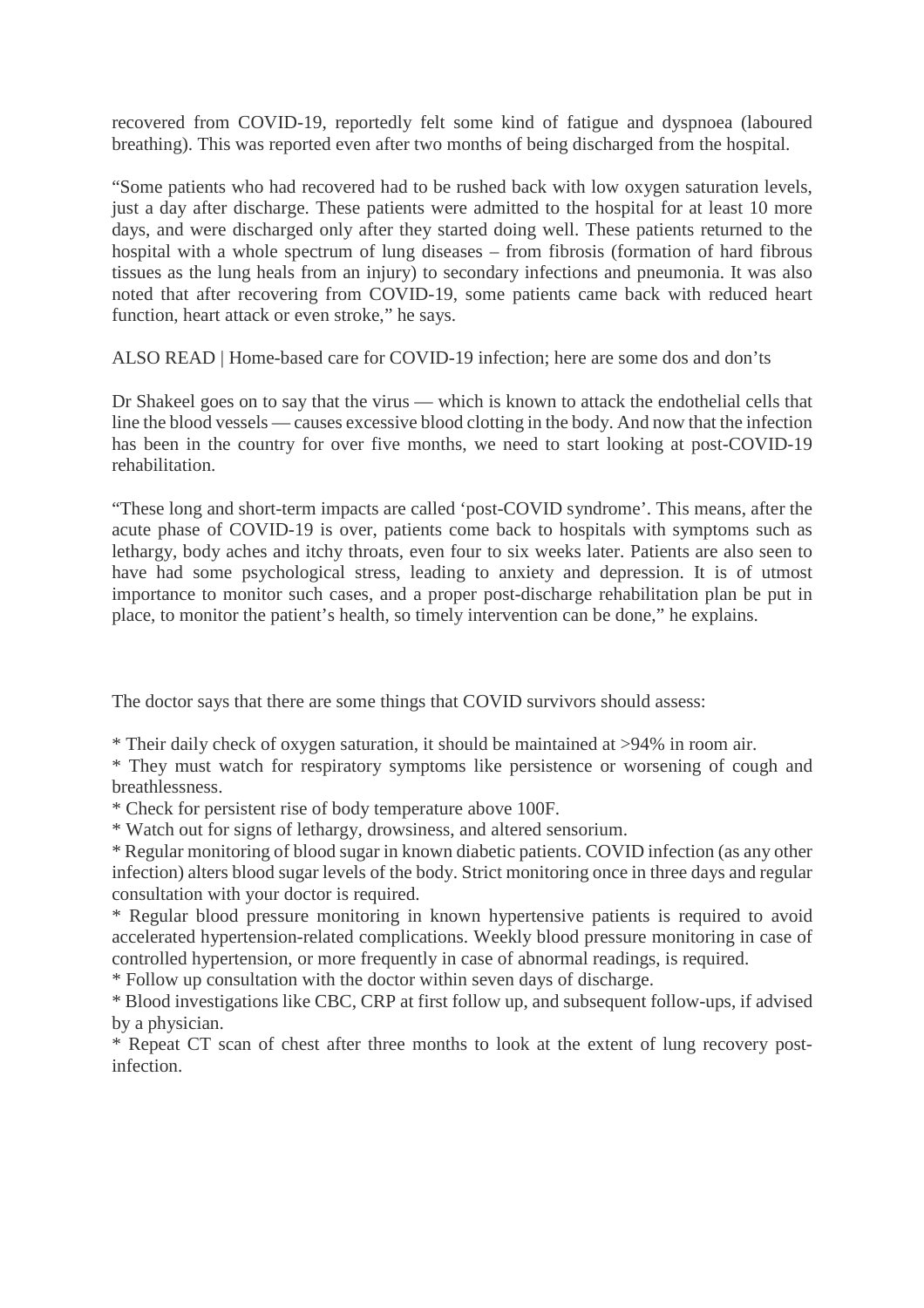#### **Potential drug**

#### **Researchers find potential drug for dangerous enterovirus (New kerala: 2020923)**

https://www.newkerala.com/news/2020/168684.htm

Some good news in the search for antiviral drugs for hard-to-treat diseases as researchers have identified a potential new drug candidate against enterovirus 71, a common cause of hand, foot and mouth disease in infants and young children.

The compound is a small molecule that binds to RNA, the virus's genetic material, and changes its 3-D shape in a way that stops the virus from multiplying without harming its human host.

There are currently no USFDA-approved drugs or vaccines for enterovirus 71, which affects hundreds of thousands of children each year, particularly in Southeast Asia.

While most people get better within 7 to 10 days after suffering little more than a fever and rash, severe cases can cause brain inflammation, paralysis and even death.

According to the study, published in the journal Nature Communications, this work could pave the way for new treatments for other viral infections as well.

"For diseases that don't have good treatments, maybe the problem is we've been targeting the wrong thing," said study co-author Amanda Hargrove from Duke University in the US.

Instead of targeting proteins, Hargrove and others are looking for small molecules that target RNA, which most drug discovery programmes have overlooked.

For the current study, Hargrove and colleagues screened a library of some 30 small molecules, looking for ones that bind tightly to the bulge and not other sites in the virus's RNA.

The RNA is a wiggly molecule; when it binds to other molecules such as host proteins or small molecule drugs it takes on different 3-D shapes.

The researchers identified one molecule, dubbed DMA-135, that enters infected human cells and attaches itself to the surface of the bulge, creating a kink in this region.

This shape change, in turn, opens access to another molecule -- a human repressor protein that blocks the "reading out" of the virus's genetic instructions, stopping viral growth in its tracks.

In an experiment, the researchers were able to use the molecule to stop the virus from building up inside human cell cultures in the lab, with bigger effects at higher doses.

The authors said that it would take at least five years to move any new drug for hand, foot and mouth disease from the lab to medicine cabinets.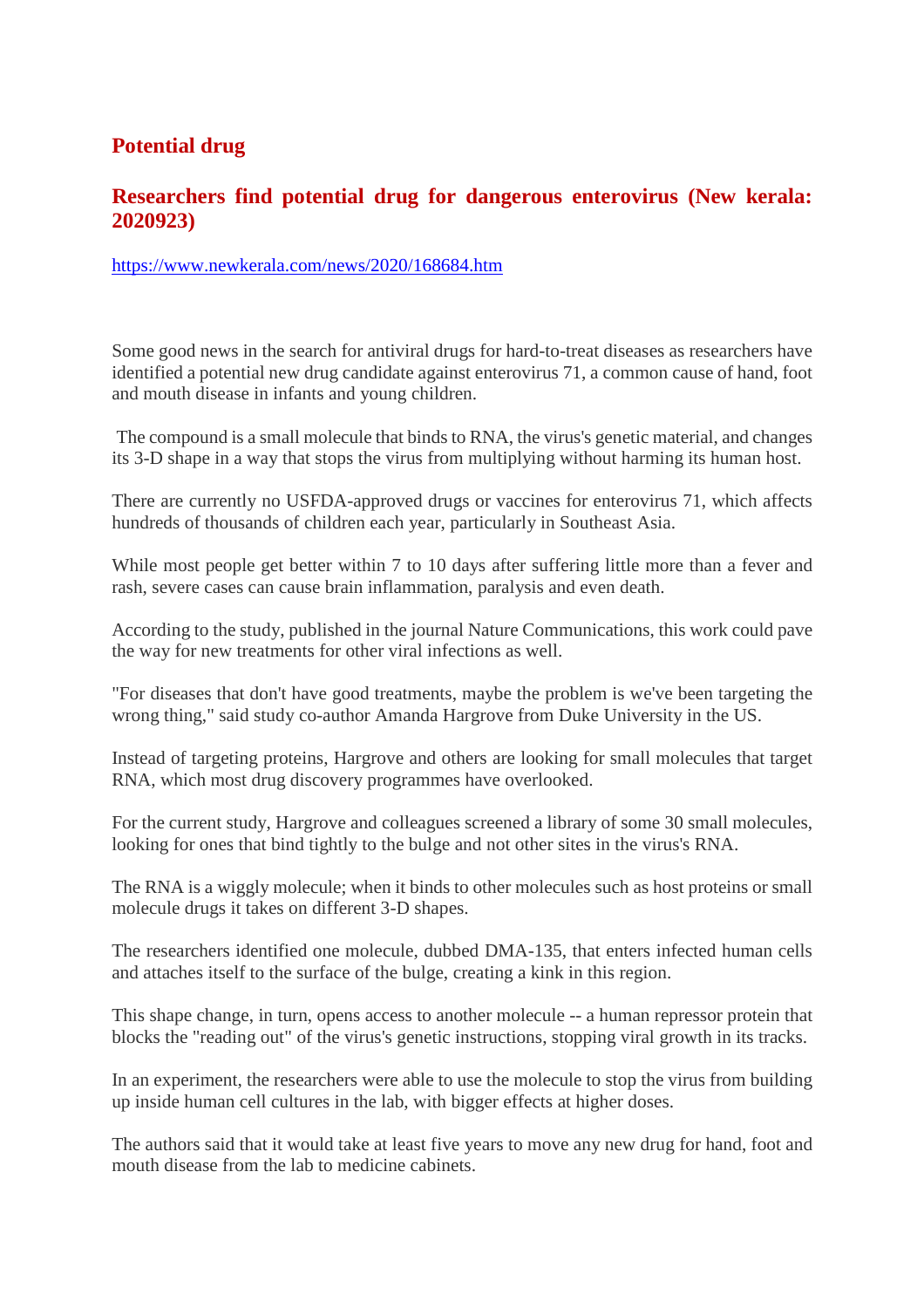"Before their small molecule could reach patients, the next step is to make sure it's safe and effective in mice," the authors wrote.

#### **Negative impact of Covid-19**

#### **Study reveals negative impact of Covid-19 lockdown on kids (New kerala: 2020923)**

https://www.newkerala.com/news/2020/168653.htm

Children, who appear at a relatively lower risk from Covid-19, are disproportionately harmed by precautions involved with lockdowns, warn researchers.

Experts from Oxford University Hospitals in the UK noted that while the role of transmission of SARS-CoV-2 by children is still uncertain, existing evidence points to educational settings playing a limited role when mitigation measures are in place.

Meanwhile, ongoing school closures and losses of other systems that help and protect children are revealing indirect but very real harm being borne by them.

For example, in the UK, it is estimated that the impact on education thus far may lead to a quarter of the national workforce having lower skills for a generation after the mid-2020s.

What's more, many countries are seeing more evidence of accidents at home requiring hospitalisation during lockdown periods and of adversely affected mental health in the young.

In the study, published in the journal Science, the authors address the concern that children in schools without symptoms may be "shedding" the virus, which could bring the virus home.

Understanding this is a key to resolving what has been an "unprecedented" global disruption to primary and secondary school education, they said.

They also cited studies that show minimal transmission from children positive for the virus to their contacts.

The coming months as schools reopen in the Northern Hemisphere will be an important opportunity to identify which measures schools are using to mitigate the virus spread are most effective, to generate a standard "best practice" that balances young people's rights to education with the need to protect the broader community from further transmission.

The authors said that advocates of child health need to ensure that children's rights to health and social care, mental health support and education are protected throughout future pandemic waves.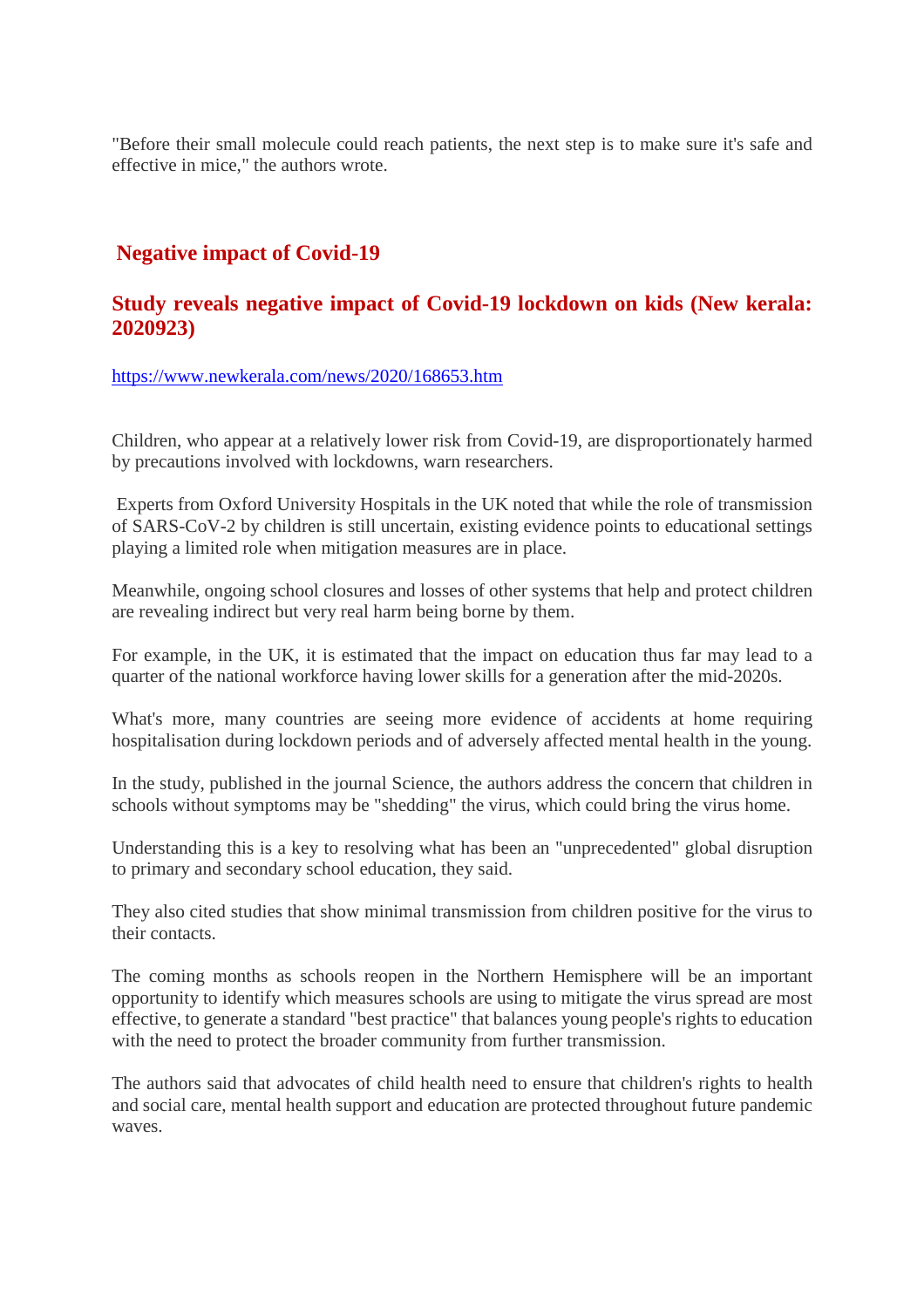School closure should be undertaken "with trepidation" given the indirect harm it can cause, write the authors. Pandemic mitigation measures that impact children's wellbeing should only happen if evidence exists that those measures help, they noted.

#### **Smoking**

#### **Smokers increasingly trying e-cigarettes to quit: Study (New kerala: 2020923)**

https://www.newkerala.com/news/2020/168613.htm

Researchers have found that people who smoke are increasingly using e-cigarettes to try to quit smoking.

The study, published in the International Journal of Environmental Research and Public Health, found that between 2016 and 2018 the level of awareness, as well as the use of ecigarettes, increased among smokers and those who had recently quit smoking.

"E-cigarette use was most common among those aged 18-24 years and among those who had recently quit smoking," said study author Richard Edwards from the University of Otago in New Zealand.

The research is part of the New Zealand arm of the International Tobacco Control Policy Evaluation (ITC) project and involved surveys with 1,155 people between 2016 and 2017 and 1,020 people in 2018 who smoked or had recently quit smoking.

The study found there to be a high awareness of vaping devices, with 98 per cent of smokers and recent quitters saying they were aware of e-cigarettes.

According to the researchers, 77 per cent of the respondents reported having tried vaping, while 22 per cent reported currently using e-cigarettes at least monthly and 11 per cent reported using them daily.

Daily use was greatest among recent quitters (23 per cent) compared to current smokers (eight per cent) and among 18-24-year-olds (19 per cent) compared to older age groups (10 per cent).

The most common reasons given for using e-cigarettes were to help quit (78 per cent) or cut down on smoking (81 per cent).

The results are promising, particularly the findings that use is most common among recent quitters and that a high proportion of regular users are using e-cigarettes to quit smoking.

"However, it is of concern that e-cigarette use is more prevalent among 18-24-year-olds. If ecigarettes are to make a substantial contribution to reducing smoking, their use needs to be greater among older age groups," the authors wrote.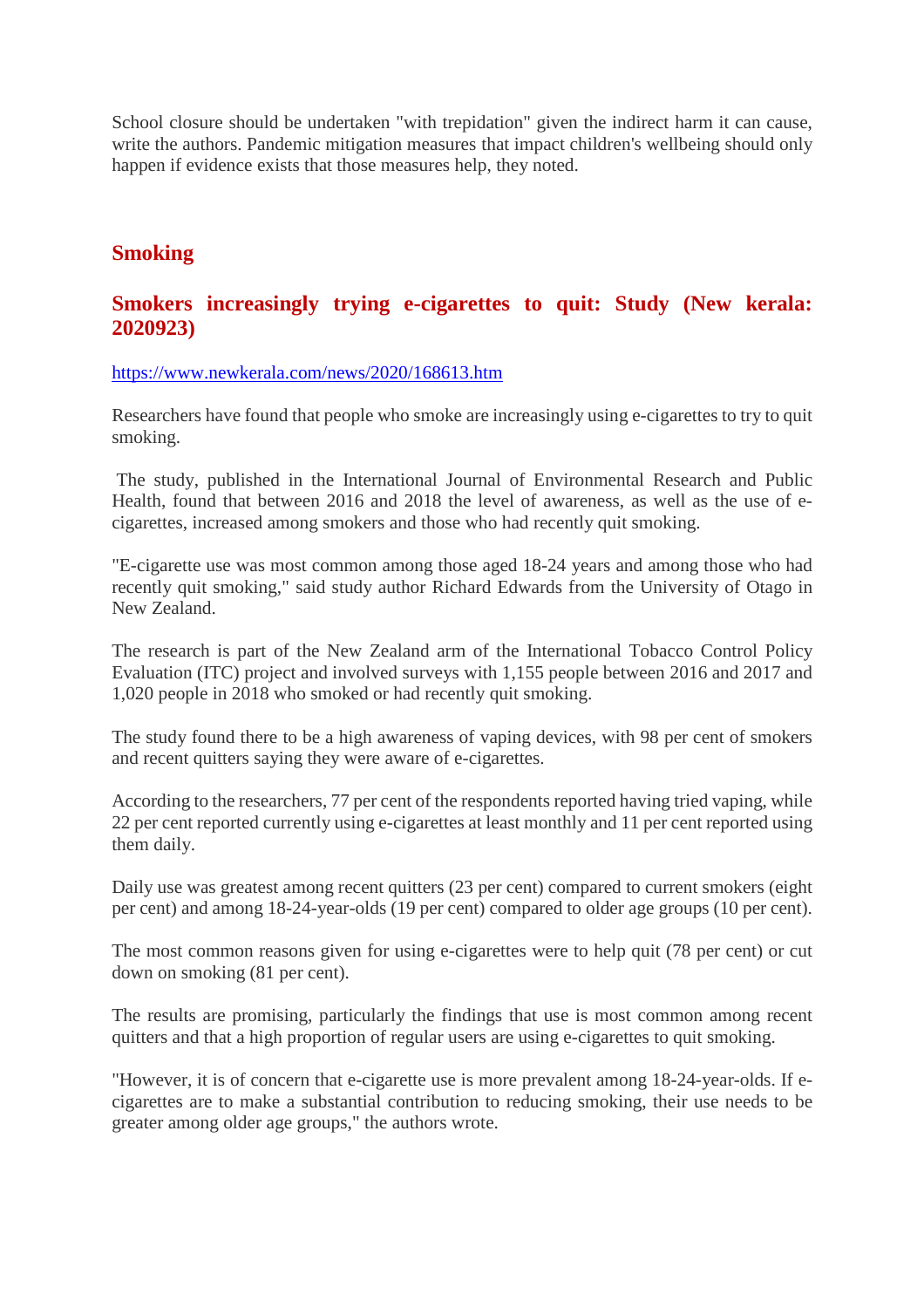"While the research shows more people are using e-cigarettes to quit smoking, more smokers reported using e-cigarettes on a trial basis, rather than regularly, which suggests there might be barriers to more sustained use," they noted.

### **Cancer drug**

### **This cancer drug can help in Covid-19 treatment (New kerala: 2020923)**

https://www.newkerala.com/news/2020/168467.htm

Researchers in the US have discovered that an experimental cancer drug called AR-12 inhibits the Covid-19 virus from infecting cells and replicating.

AR-12 has been studied extensively as both an anti-cancer and anti-viral drug and showed that it is effective against viruses including Zika, mumps, measles, rubella, chikungunya, drugresistant HIV and influenza.

"AR-12 works in a unique way. Unlike any other anti-viral drug, it inhibits cellular chaperones, which are proteins that are required to maintain the right 3D shape of viral proteins," said study author Paul Dent from the Virginia Commonwealth University in the US.

"The shape of the virus is critical to its ability to infect and replicate," Dent added.

According to the study, published in the journal Biochemical Pharmacology, one of the cellular chaperones inhibited by AR-12 is GRP78, which is essential for the reproduction of all viruses.

GRP78 acts as a sort of cellular stress sensor and is required for the life cycle of all mammalian viruses.

Researcher Andrew Poklepovic, who is leading efforts to translate these exciting findings into a clinical trial, said "AR-12 is an oral therapy that has been well-tolerated in a prior clinical trial, so we know that it is safe and tolerable.

"Most Covid-19 drugs are given intravenously, so this would be a unique therapeutic option and potentially suitable for outpatient therapy, similar to the way one would take an antibiotic," Poklepovic added.

Poklepovic hopes to begin enrolling patients in early 2021, but several milestones remain.

"For help reaching these significant milestones and moving forward with this research at the accelerated pace that we know is needed, we turned to our colleague at Massey, Said Sebti, who has extensive experience in drug development," said Poklepovic.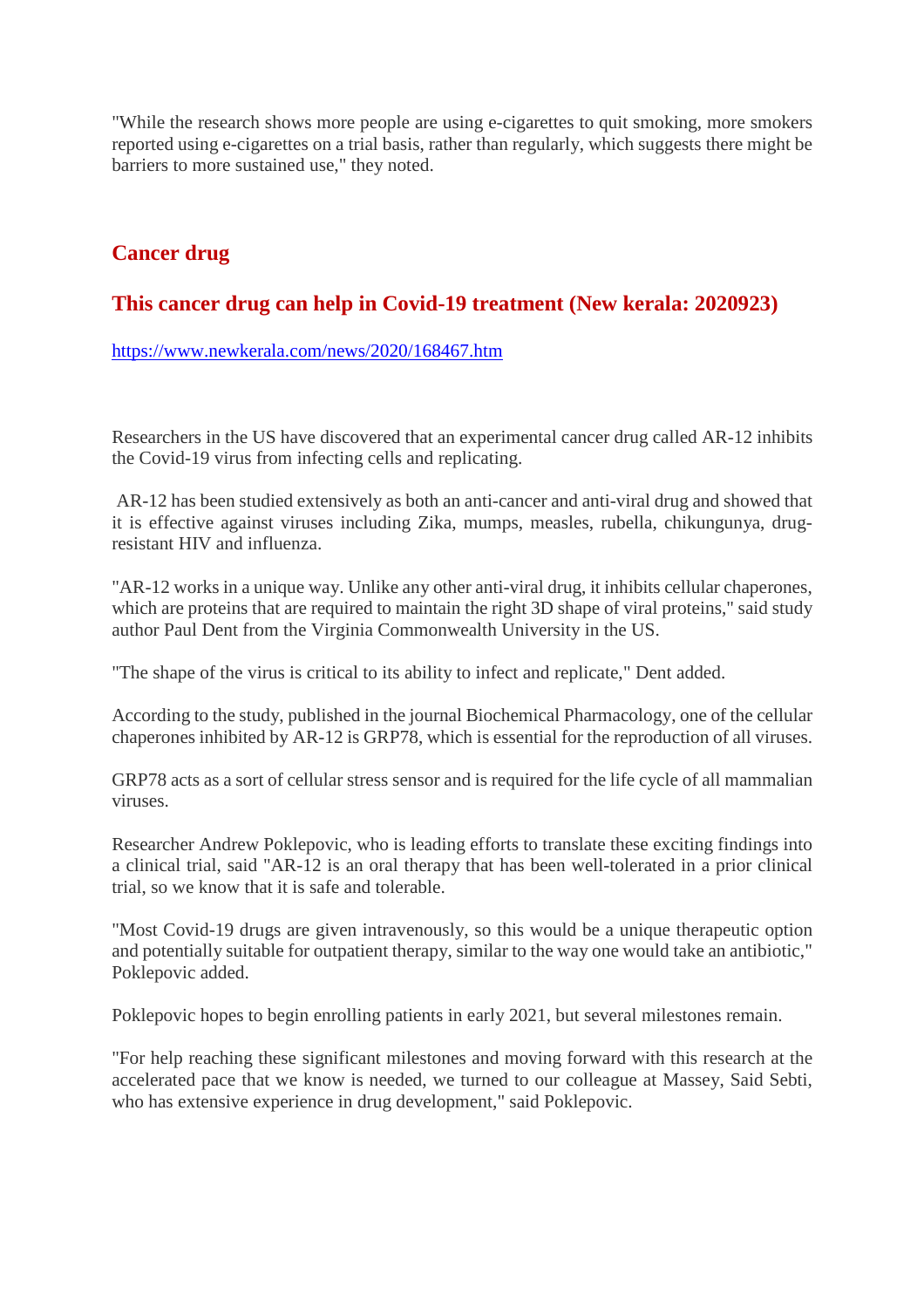"We are working to submit the required information for US FDA approvals, and we are also in discussions with a local pharmaceutical company to manufacture the drug for the trial," the study authors wrote.

"We are hopeful that AR-12 will emerge as a treatment option for patients suffering from COVID-19, ultimately saving lives and contributing to the global pandemic solution," they noted.

#### **Flu vaccine**

#### **Flu vaccine may not increase Covid-19 risk: Study (New kerala: 2020923)**

https://www.newkerala.com/news/2020/168417.htm

Researchers have found that receiving the influenza vaccine does not increase a person's risk for contracting Covid-19 or worsen associated morbidity or mortality. Published in the Journal of Clinical and Translational Science, the study shows the flu vaccine is the single most important intervention to help stay healthy this fall and winter.

For the findings, the research team analysed more than 13,000 patients tested for Covid-19 at Cleveland Clinic in the US, between early March and mid-April of this year. "Our findings suggest that we should proceed as usual with our vaccination strategy for global influenza this flu season," said study author Joe Zein from Cleveland Clinic in the US.

"Getting the annual flu vaccine remains the best safeguard against the influenza virus--both for yourself and the people around you," Zein added.

Comparing those who had received unadjuvanted influenza vaccines in the fall or winter of 2019 (4,138 patients) against those who did not receive the vaccine (9,082 patients) revealed that influenza vaccination was not associated with increased Covid-19 incidence or disease severity, including risk for hospitalization, admission to the intensive care unit or mortality.

Since much is still unknown about the possible outcomes of concurrent Covid-19 and influenza infection, researchers and clinicians believe that the population's adherence to widespread and early flu vaccination will help to mitigate the risk of simultaneous viral infections and epidemics/pandemics.

"We have already seen the stress that Covid-19 can put on our hospitals and resources," Zein said.

"While we're not yet sure how flu season will affect Covid-19 susceptibility and infections, we strongly advise people to get their influenza vaccines, both for their individual health and the collective health of our care systems," Zein added.

According to the researchers, seasonal flu activity is unpredictable, and otherwise healthy people are hospitalized due to serious respiratory infection each year.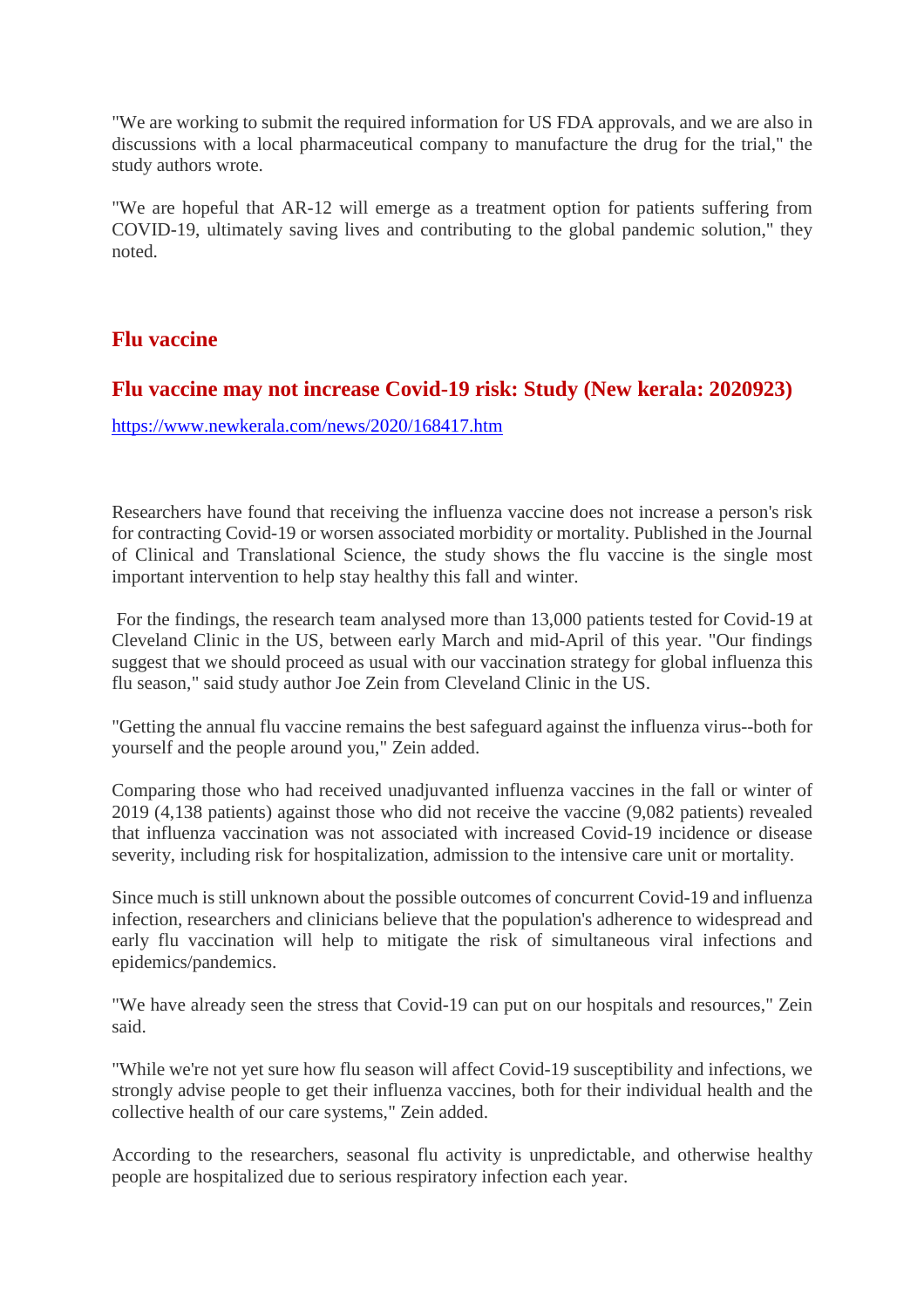"This year, it's even more important to receive the flu vaccination to help prevent a twindemic of flu and Covid-19," the study authors wrote.

#### **कोरोना वायरस**

## **देश मपहली बार 24 घंटेकेभीतर कोिवड-19 के एक लाख सेअिधक मरीज हए ठीक! (Dainik Tribune: 20200923)**

https://www.dainiktribuneonline.com/news/nation/for-the-first-time-in-thecountry-more-than-one-lakh-patients-of-kovid-19-were-cured-within-24 hours-8066

भारत में पहली बार एक दिन में कोविड-19 के एक लाख से अधिक मरीज ठीक हुए हैं और इसके साथ ही देश में कोरोना वायरस से संक्रमित लेागों के ठीक होने की दर बढ़कर 80.86 प्रतिशत हो गई है। केन्द्रीय स्वास्थ्य मत्रालय के अनुसार देश में पिछले 24 घटे में 76 हजार से कम नए मामले सामने आए। मंत्रालय की ओर से जारी किए आंकड़ों के अनुसार पिछले। 24 घटे में 75,083 नए मामले सामने आए जबकि 1,01,468 लोग संक्रमणमुक्त हुए। मंत्रालय के आंकड़ों के अनुसार पिछले 24 घंटे में 75,083 नए मामले सामने आने के बाद देश में संक्रमण के मामले बढ़कर 55,62,663 हो गए। वहीं, 1,053 और लोगों की मौत के बाद मृतक संख्या बढ़कर 88,935 हो गई। कुल 44,97,867 लोगों के संक्रमण मुक्त होने के बाद देश में मरीजों के ठीक होने की दर 80.86 प्रतिशत हो गई है। कोविड-19 से मौत की दर  $1.60$  प्रतिशत है।

#### **लामा थेरेपी**

**केजीएमय ू कनगरानी मबीआरडी महोगी लामा थेरेपी, डाटाबसे भी होगा तैयार (Hindustan: 20200923)**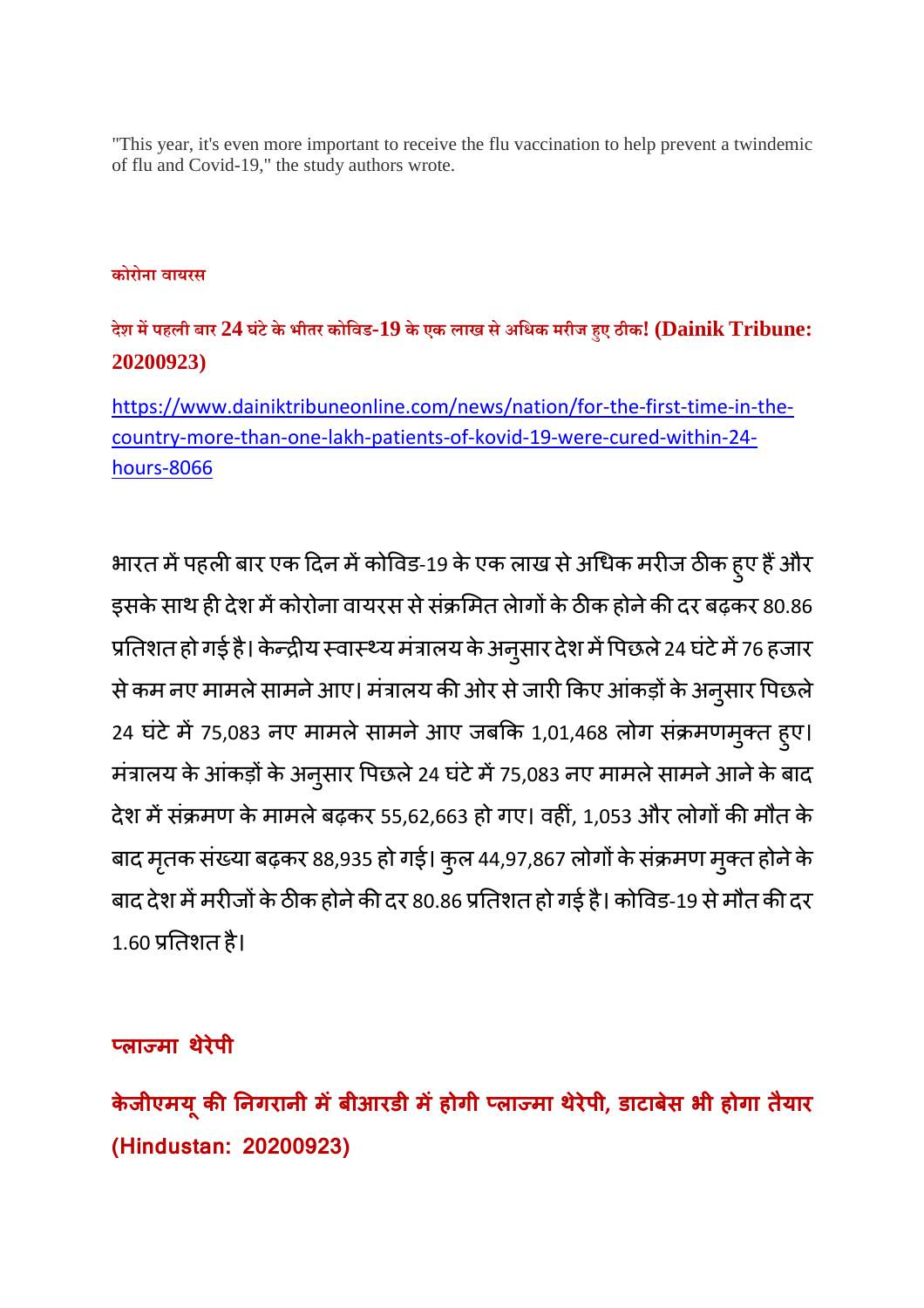https://www.livehindustan.com/uttar-pradesh/story-plasma-therapywill-be-done-in-brd-in-kgmu-supervision-3509719.html

बीआरडी मेडिकल कॉलेज में प्लाज्मा थेरेपी लखनऊ के किंग जाजे मेडिकल यूनिवर्सिटी ं (केजीएमय्) की निगरानी में होगी। केजीएमयू की गाइडलाइन पर बीआरडी के डॉक्टर मरीजो को प्लाज्मा देंगे। इसके बाद केजीएमयू उनका डाटाबेस तैयार करेगा। शासन की ओर से केजीएमयू को स्टेट का नोडल सेटर बनाया गया है। इस फैसले के बाद से यह उम्मीद की जा रही है कि जल्द ही बीआरडी में गंभीर मरीजों का इलाज प्लाज्मा थेरेपी से कया जाएगा।

प्रदेश में सबसे पहले प्लाज्मा थेरेपी की शुरुआत केजीएमयू लखनऊ में शुरू हुई थीं। इसके बाद से शासन की ओर से बीआरडी में प्लाज्मा थेरेपी शुरू करने के निर्देश दिए गए। फार्तिमा हॉस्पिटल के एफेरेसिस मशीन के सहयोग से बीआरडी के दो डॉक्टर समेत दो अन्य लोगों ने प्लाज्मा दान किया। इस बीच आईसीएमआर और एम्स ने थेरेपी पर सवाल खड़े कर दिए। इसकी वजह से प्लाज्मा थेरेपी की योजना ठंडे बस्ते में चली गई थी।

केजीएमयू में प्लाज्मा थेरेपी सफल होने के बाद शासन ने यह फैसला लिया है कि इसे प्रदेश के सभी मेडिकल कॉलेजो में लागू किया जाएगा। इसकी मॉनिटरिंग खुद केजीएमयू की टीम करेगी। पूरे प्रदेश का डाटा भी टीम ही तैयार करेगी। बीआरडी मेडिकल कॉलेज के मे डिसिन विभाग के विभागाध्यक्ष डॉ महिम मित्तल ने बताया कि शासन के निर्देशों का पूरा पालन किया जाएगा। कुछ प्लाज्मा बीआरडी को मिले है। जरूरत के मुताबिक उसका इस्तेमाल मरीजों पर किया जाएगा।

**कोरोना टीकेका नहिदखा कोई दुभाव**

**स का दावा, कोरोना टीकेका नहिदखा कोई दुभाव (Hindustan: 20200923)**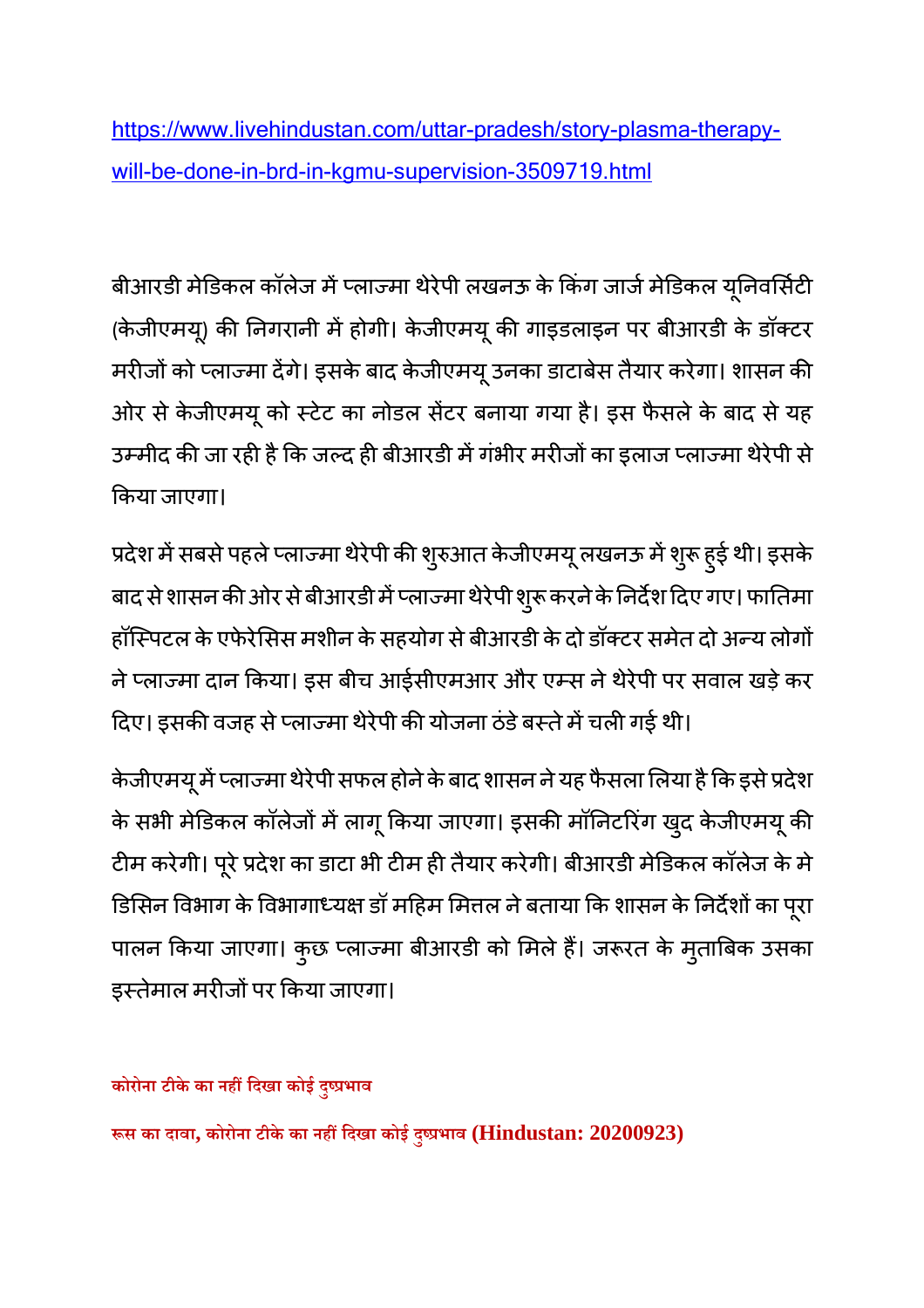https://www.livehindustan.com/health/story-covid-19-russia-claimscorona-vaccine-shows-no-side-effects-3508379.html

रूस ने दावा किया है वैश्विक महामारी कोविड-19 के खिलाफ विकसित उसके टीके को पंजीयन से पहले के ट्रायल में करीब 25०० वालंटियर को लगाया गया था और उसका किसी प्रकार का दुष्प्रभाव नहीं देखा गया।

रुस ने कहा है कि तीसरे चरण के क्लीनिकल ट्रायल में करीब 4० हजार लोग शामिल हैं। कोरोना वैक्सीन विकसित करने का दावा कर रहे रूस के संस्थान 'द गामाले साइंटिफिक रिसचे इस्टीट्यूट ऑफ एपिडेमियोलॉजी एंड माइक्रोबायोलॉजी' के प्रमुख अलेक्जेंडर गिंस्टबर्ग ने कहा कि वैक्सीन के ट्रायल की की खेप को देश के सभी राज्यों को दिया गया है।

अलेक्जेंडर का दावा है कि अगले साल तक कोरोना को मात देने के लिए उसका वैक्सीन लोगों को उपलब्ध हो जायेगा। उन्होंने कहा," मॉस्को के 25०० लोगों ने कोरोना का पहला वैक्सीन लगाया है और मामूली असुविधा के लिए अलावा कोई बड़ी समस्या देखने को नहीं | मिली। तीसरे चरण के क्लीनिकल ट्रायल में 4० हजार से अधिक लोग शामिल हैं।"

दो दिन पहले रूस के स्वास्थ्य मंत्रालय ने यह नहीं बताया था कि देश में कितने लोगों को यह टीका लगाया था। स्वास्थ्य मंत्री मिखाइल मुराश्को ने कहा था, रूस के प्रांतों में छोटी खेप भेजी गई है। उन्होने हालांकि यह नहीं बताया कि कितनी खुराके भेजी गई है और कब तक ये उपलब्ध हो सकेंगी। उन्होंने बताया था कि सेंट पीटर्सबर्ग के पास लेनिनग्रैड रीजन में सबसे पहले सैंपल वैक्सीन भेजी जाएगी।

एसोसिएशन ऑफ क्लिनिकल ट्रायल ऑर्गनाइजेशन की डायरेक्टर स्वेतलाना जाविडोवा ने कहा है, "अगर इस वैक्सीन का उत्पादन सीमित होता तो अच्छा रहता क्योंकि इसे जल्दीबाजी में स्वीकृति दी गई थी।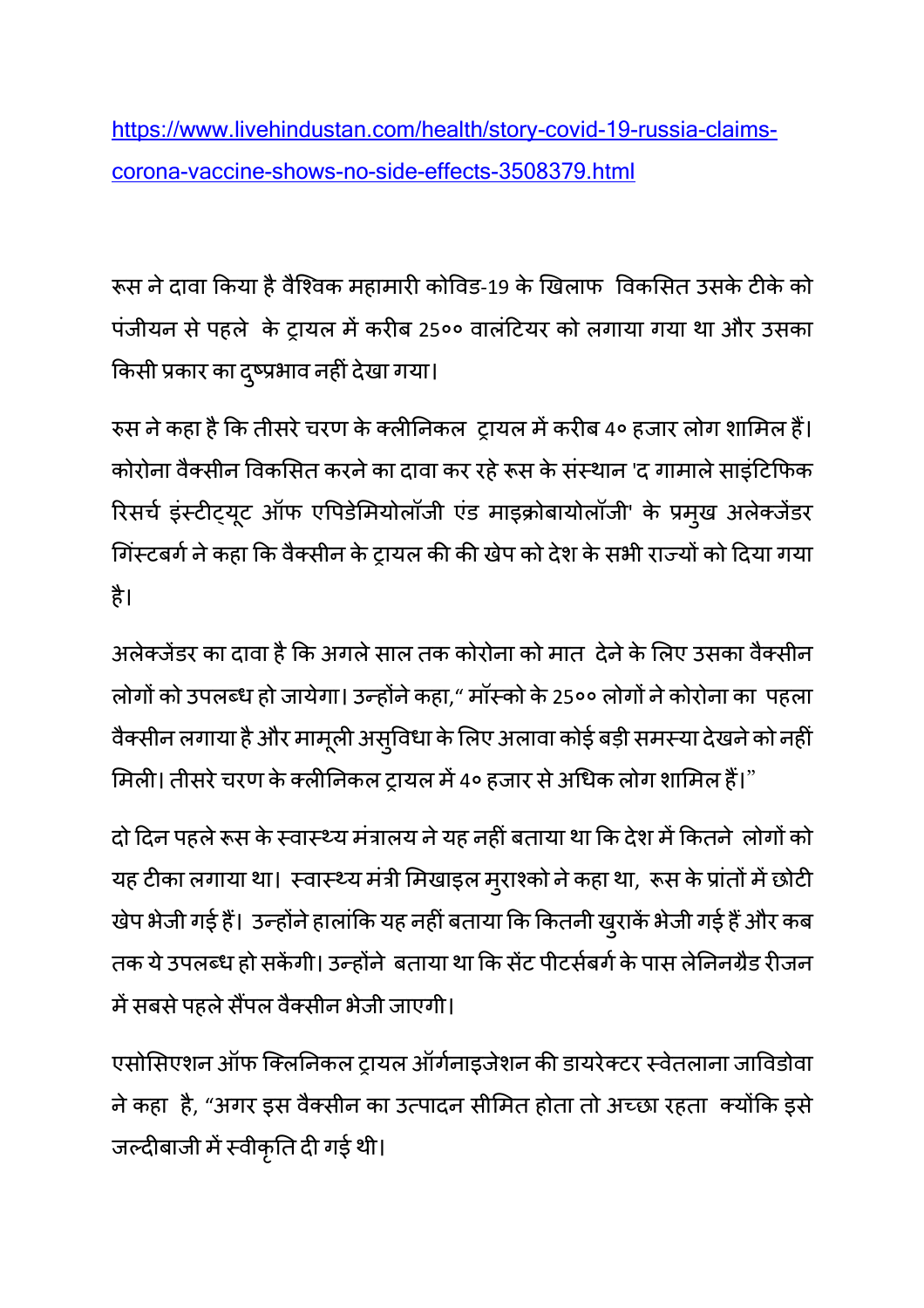इस माह विज्ञान पत्रिका लैसेट मे प्रकाशित एक अध्ययन के अनुसार यह वैक्सीन सुरक्षित है। फेज एक और फेज दो के आकड़ों के मुताबिक इसने सेल्युलर और एंटीबॉडी रिस्पास जेनरेट कया।

फेज तीन ट्रायल के नतीजे अक्टूबर-नवंबर में प्रकाशित होने की उम्मीद है। रूस ने आज ही दावा किया कि अगले वर्ष फरवरी तक इस टीके का अधिकत उत्पादन हो सकेगा।

रूस 11 अगस्त को कोरोना वैक्सीन'स्पूर्तानेक वी' विकसित करने की घोषणा करके वैश्विक संक्रमण के खिलाफ टीका का पंजीयन कराने वाला पहला देश बन गया। राष्ट्रपति ब्लादीमिर पुतिन ने घोषणा की थी कि उन्होने अपनी बड़ी पुत्री को यह टीका लगवाया है। रूस के इस टीके के लेकर विश्वभर में विवाद बढ़ गया क्योंकि इसे बिना अंतिम चरण के लनकल ायल केलगाया गया था।

## **वै सीन को लेकर नई गाइडलाइन**

**देश मकोरोना कवै सीन को लेकर नई गाइडलाइन जार, DGCI नेदए आवयक सरु ा नदश (Dainik Jagran: 20200923)**

https://www.jagran.com/news/national-coronavirus-vaccine-india-newguidelines-issued-for-covid19-vaccine-by-dgci-for-pharma-giantsmanufacturing-20785127.html?itm\_source=website&itm\_medium=homepage&itm\_ca mpaign=p1\_component

नई दिल्ली, एएनआइ। दुनियाभर में कोरोना वायरस महामारी संकट के बीच वैक्सीन तैयार करने को लेकर जद्दोजहद जारी है। दुनिया के कई देशों के वैज्ञानिक वैक्सीन तैयार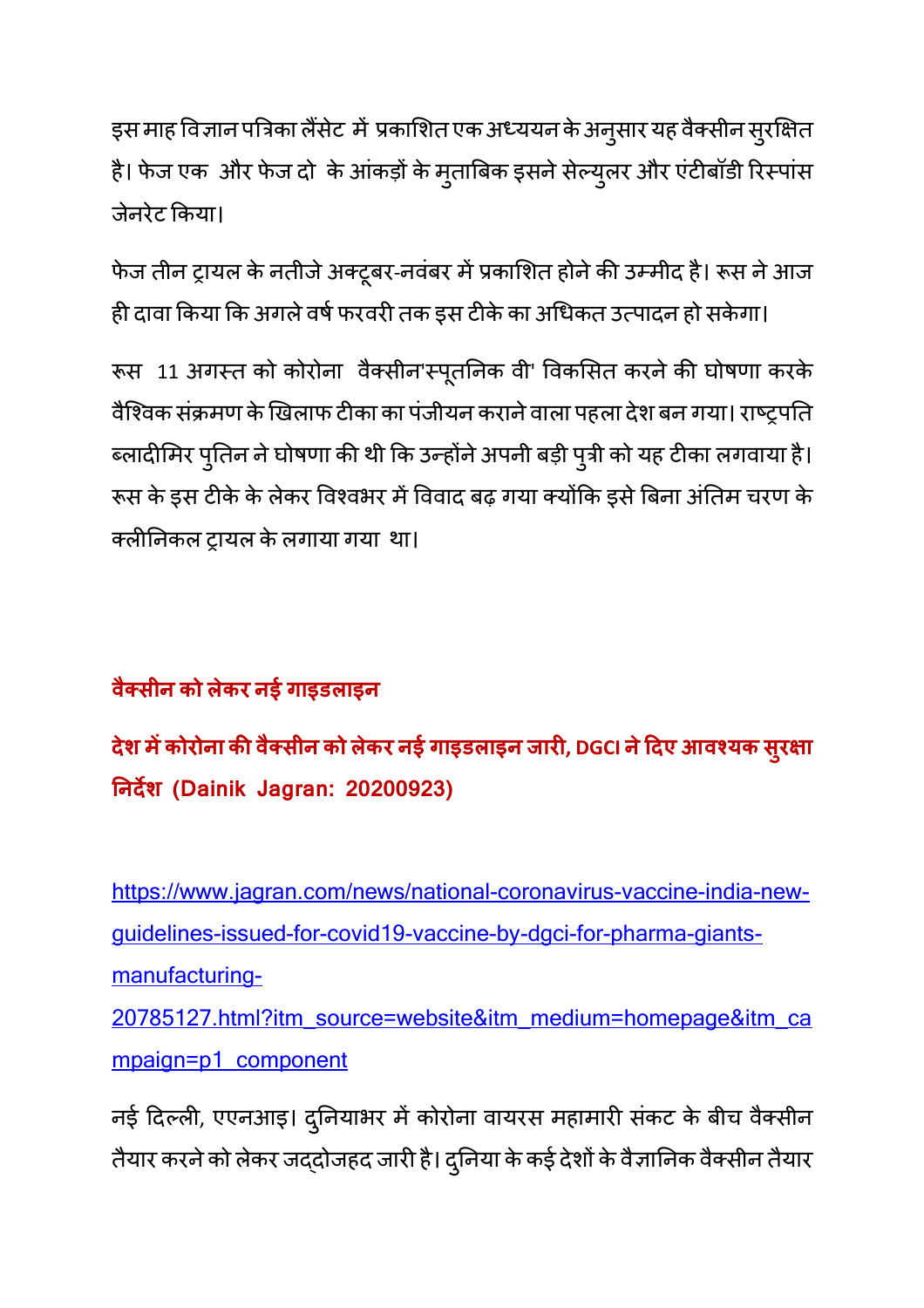करने में जुटे हुए हैं। इस बीच, भारत में कोरोना वायरस की वैक्सीन को लेकर नई गाइडलाइन जारी की गई है। देश की ड्रग नियामक संस्था, ड्रग्स कंट्रोलर जनरल ऑफ इंडिया (DCGI) ने कोरोना वैक्सीन को लेकर नई गाइडलाइन जारी की है। इग्स कंट्रोलर जनरल ऑफ इंडिया (DCGI) ने बड़ी फार्मा कंपनियों के लिए सुरक्षा, प्रतिरक्षा और प्रभावकारिता मापदंडो को ध्यान में रखते हुए दिशानिर्देशों का एक नया सेट जारी किया है, जो COVID-19 वैक्सीन विकसित कर रहे हैं।

ड्रग्स कंट्रोलर जनरल ऑफ इंडिया (DCGI) ने अपनी नई गाइडलाइन में कहा है कि किसी भी कोरोना वैक्सीन के पास तीसरे चरण के ह्यूमन ट्रायल में कम से कम 50 प्रतिशत प्रभावकारिता होनी चाहिए, यानि उसके परीक्षण में इस वैक्सीन के 50 प्रतिशत लोगों में ठीक से काम करना चाहिए ताकि इसके लिए व्यापक रूप से तैनाती की जा सके और पर्याप्त डाटा वैक्सीन से जुड़े सर्वाधेत श्वसन रोग (ERD) के सभावित जोखिम को सूचित कर सके।

मुद्दो पर ढीला पड़ा संयुक्त राष्ट्र, वैश्विक संगठन में व्यापक बदलाव की जरूरत यह भी पढ़

कोरोना वैक्सीन को लेकर जारी नई गाइडलाइन में कहा गया है कि कोरोना वायरस की रोकथाम के लिए एक सुरक्षित और प्रभावी वैक्सीन की तत्काल आवश्यकता पर विचार करते हुए, वैक्सीन के ट्रायल कार्यक्रम से जुड़े ERD के संभावित जोखिम को सूचित करने <sub>.</sub> के लिए डाटा सहित एक अनुकूली और सहज दर्ष्टिकोण के माध्यम से आगे बढ़ने की जरूरत होगी।

कोरोना वैक्सीन को लेकर जारी नई गाइडलाइन में इस बात पर प्रकाश डाला गया है कि गर्भावस्था में और प्रसव की क्षमता वाली महिलाओं में COVID-19 निवारक टीकों का उपयोग टीकाकरण कार्यक्रमों के लिए एक महत्वपूर्ण विचार है।

देश में 30 वैक्सीन पर चल रहा काम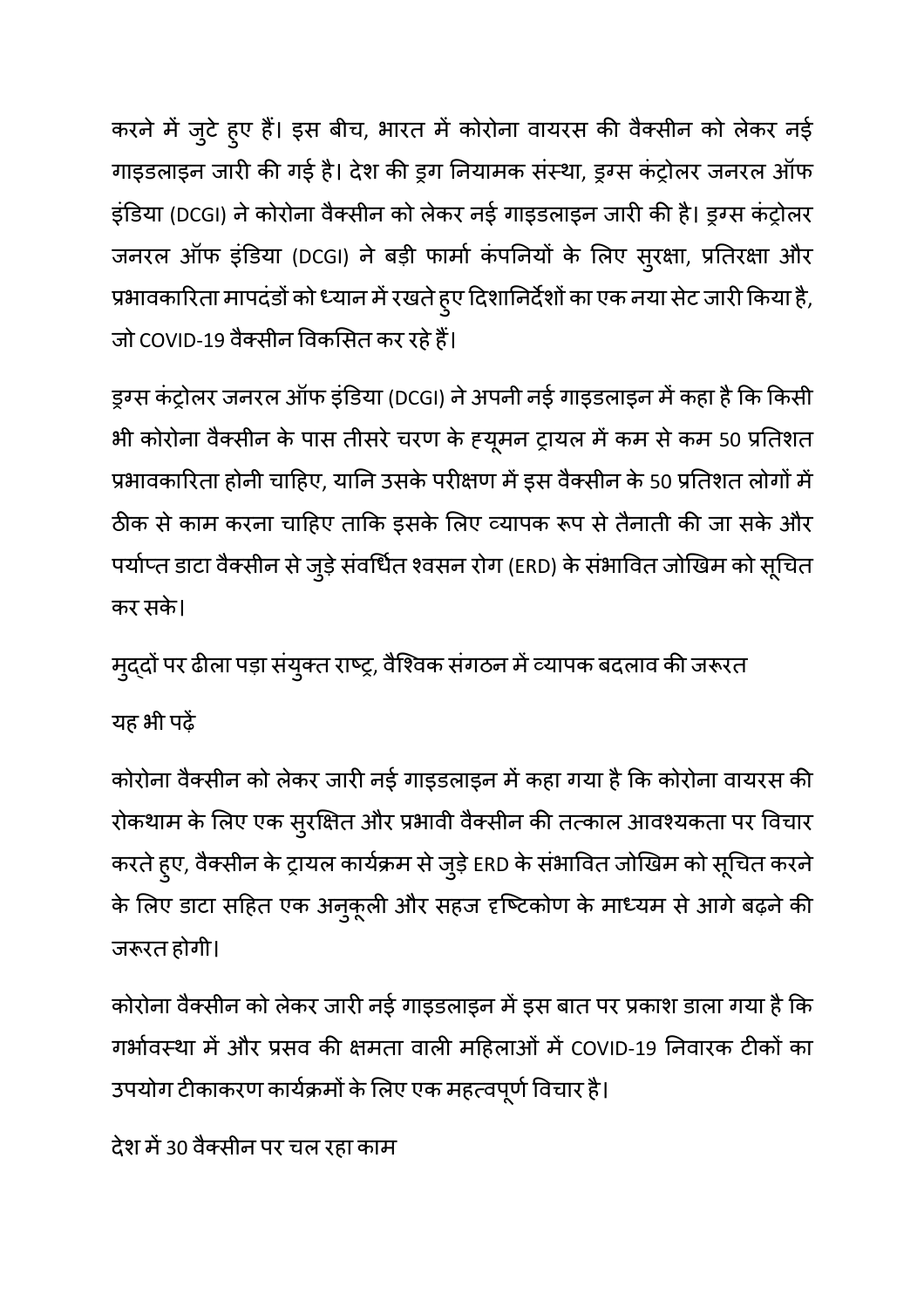स्वास्थ्य मंत्री हर्षवर्धन (Health Minister Dr Harsh Vardhan) ने ने कहा कि देश में कोरोना की 30 वैक्सीन पर काम हो रहा है। इनमें से तीन वैक्सीन क्लीनिकल ट्रायल के विभिन्न चरणों में है, जबकि चार वैक्सीन क्लीनिकल ट्रायल से पहले की अवस्था में हैं। हर्षवर्धन ने राज्यसभा में कहा था कि भारत भी अन्य देशों की तरह ही वैक्सीन बनाने के लिए पूरा प्रयास कर रहा है। हमें उम्मीद है कि अगले साल की शुरुआत में भारत में वैक्सीन उपलध होगा।

## **डायिबटीज**

**डायिबटीज कराजधानी मया इसं ोमिनया बढ़ा रहा है मरीजकसं या? (Navbharat Times: 20200923)**

https://navbharattimes.indiatimes.com/lifestyle/health/mental-diseaseinsomnia-may-be-a-trigger-factor-for-diabetes-type-two-a-recent-studyreviles-in-hindi/articleshow/78248526.cms

हमारे देश में बढ़ते शुगर रोगियों का एक बड़ा कारण नींद की कमी हो सकता है, यहां जाने क्यों सामने आ रही है यह बात...

भारत को शुगर के रोगियों की राजधानी कहा जाता है। क्योंकि हमारे देश में दुनिया के सबसे अधिक डायबिटिक पेशट रहते हैं। इसके साथ ही हमारे देश में दुनियाभर के युवाओं की एक बड़ी आबादी भी रहती है। प्रधानमंत्री नरेंद्र मोदी के भाषणों में आप अक्सर सुनते | होंगे कि हमारा राष्ट्र एक युवा राष्ट्र है। इसलिए हमारे देश में अपार ऊर्जा और अपार संभावनाएं हैं...

## सपने पूरे करने के लिए सजगता जरूरी

प्रधानमंत्री नरेंद्र मोदी हमारे देश के युवाओं को उनकी क्षमता और शक्ति का अहसास कराने के लिए बार-बार यह बात करते हैं कि हम एक युवा देश हैं। लेकिन हमारे देश के युवा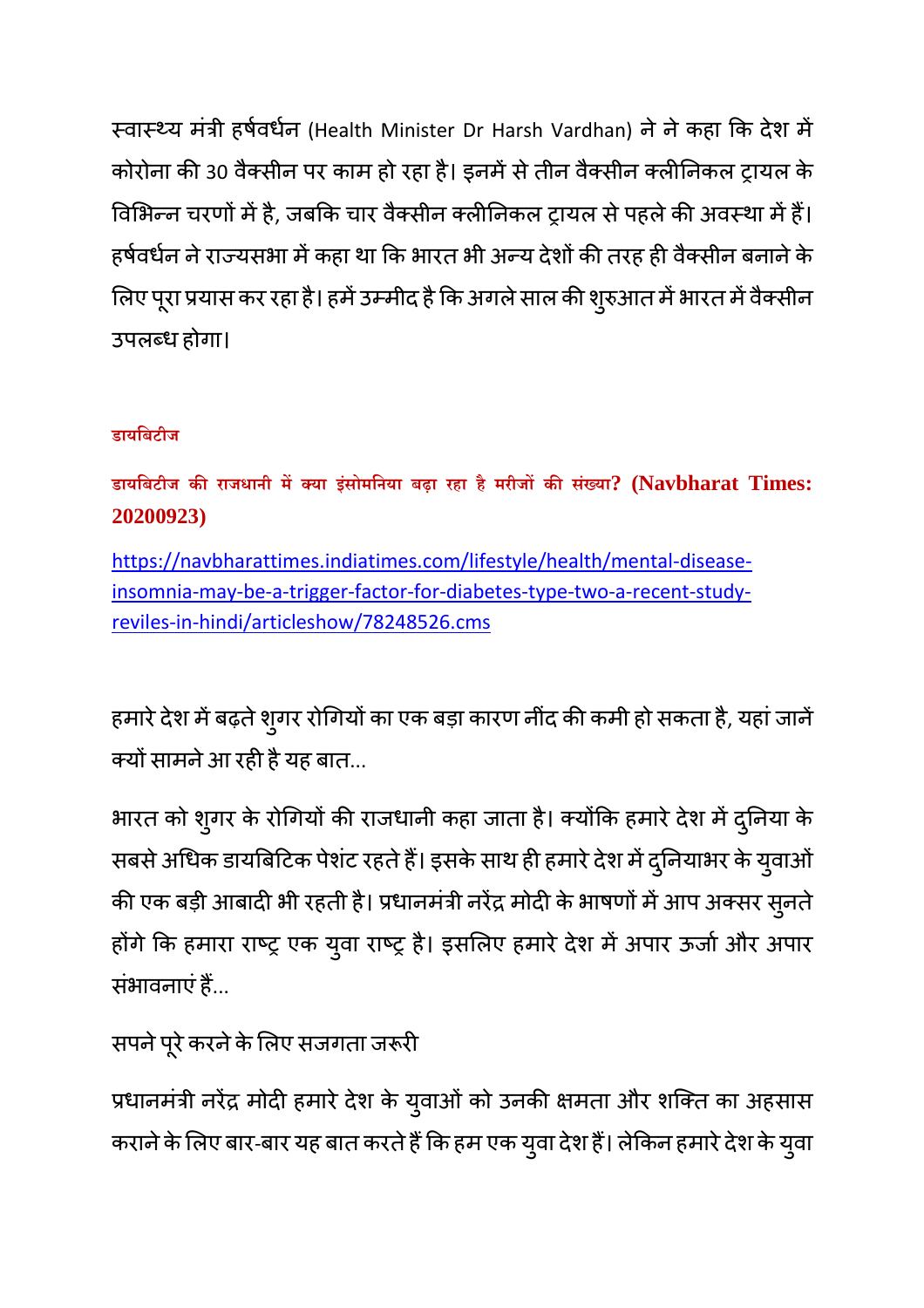अपनी शक्ति का पूरा उपयोग तभी कर पाएंगे जब वे मार्नासेक और शारीरिक रूप से स्वस्थ रहगे।

## तेजी से बढ़ रहे है युवा रोगी

-हमारे देश में युवा रोगियों की संख्या में भी काफी तेजी से वृद्धि हो रही है। इसका मुख्य कारण है खान-पान और सेहत को लेकर बरती जा रही लापरवाही। यह एक बड़ी वजह है कि जिस कारण हमारे देश मे ना केवल टाइप-1 बल्कि टाइप-2 डायबिटीज के रोगी भी बहुत तेजी सेबढ़ रहेह।

## एक नया कारण आया है सामने

-अब तक माना जाता रहा है कि टाइप-2 डायबिटीज की शिकायत आमतौर पर खान-पान और लाइफर्न्टाइल से जुड़ी दिक्कतों के चलते होती है। लेकिन हालही हुई एक स्टडी में यह बात सामने आई है कि टाइप-2 डायबिटीज की समस्या का एक बड़ा कारण इंसोमनिया भी है।

## क्या होता है इंसोमनिया?

-नींद ना आने की बीमारी को इंसोमनिया कहा जाता है। जो लोग चाहकर भी सो नहीं पाते हैं, वे इस बीमारी से ग्रसित हो सकते हैं। इंसोमनिया की समस्या तनाव, एंग्जाइटी और डिप्रेशन की वजह से भी हो सकती है। क्योंकि इन मानसिक समस्याओं के कारण हमारे ब्रेन मे हॉर्मोनल सतुलन बिगड़ जाता है और नींद प्रभावित होती है।

## क्या है इंसोमनिया का शुगर से लिक?

-पिछले दिनों यूके के वैज्ञानिको द्वारा की गई एक स्टडी में यह बात सामने आई है कि जिन लोगों को इंसोमनिया की शिकायत होती है, उनमें डायबिटीज टाइप-2 का खतरा उन लोगों की तुलना में 17 प्रतिशत अधिक हो जाता है, जिनमें यह रोग नहीं होता है।

आपको बरतनी होगी यह सतकता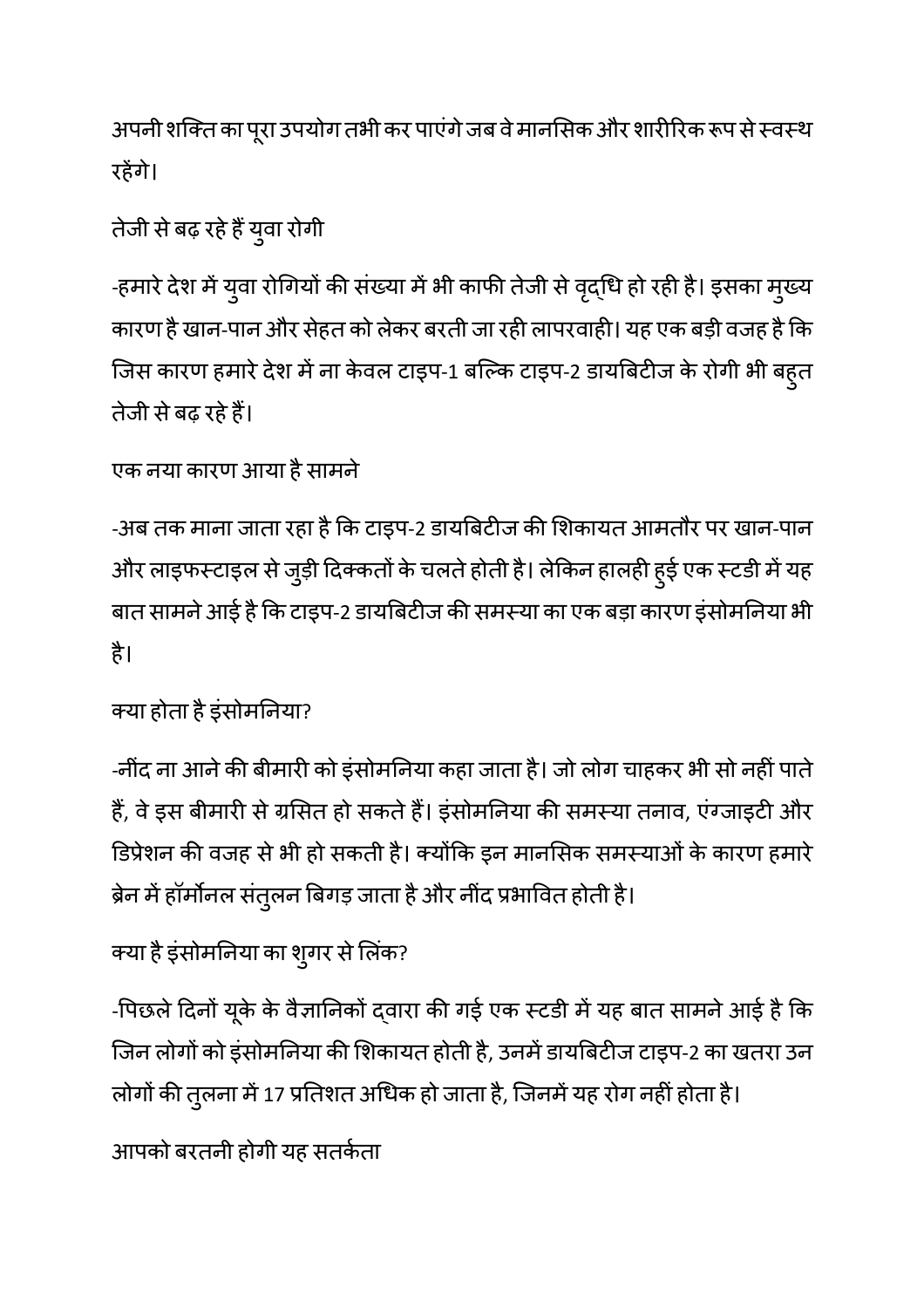-स्वयं और अपने परिवार को डायबिटीज टाइप-2 के खतरे से बचाए रखने के लिए जरूरी है कि आप इस बात का ध्यान रखें कि सोने का एक निश्चित समय हो। सोने और जागने का समय निश्चित होने पर हमारे शरीर की बायॉलजिकल क्लॉक ठीक तरह से काम करती है।

-इससे हमें हॉर्मोन्स से जुड़ी बीमारियां नहीं होती हैं, हमारा शरीर स्वस्थ रहता है तो दिमाग भी शांति से काम कर पाता है और नींद के लिए जरूरी मेलाटॉनिन हॉर्मोन को सही मात्रा में प्रड्यूस कर पाता है।

## **कोलोरेटल कसर**

**कोलोरेटल कसर और आंत के ऊतक मपरवतन के लए िजमेदार नहं हैIBS (Navbharat Times: 20200923)**

https://navbharattimes.indiatimes.com/lifestyle/health/irritable-bowelsyndrome-symptoms-and-treatment-and-colonel-cancer-largeintestine-disease-in-hindi/articleshow/78252516.cms

पेट में तेज मरोड़ उठना और पॉटी करते वक्त दर्द होना जैसी समस्याओं की वजह हो सकता है इरिटेबल बाउल सिंड्रोम (irritable bowel syndrome )

कोलोरेक्टल कैंसर और आंत के ऊतकों में परिवर्तन के लिए जिम्मेदार नहीं है IBS

कोलोरेक्टल कैंसर के जोखिम को बढ़ाने में आईबीएस यानी इरिटेबल बॉउल सिंड़ोम का कोई रोल नहीं होता है। इसके साथ आईबीएस की समस्या आंत के ऊतकों में परिवर्तन के लिए भी जिम्मेदार नहीं होती है। हालांकि इस समस्या का बुरा असर बड़ी आत की कार्यप्रणाली और सेहत पर जरूर पड़ता है।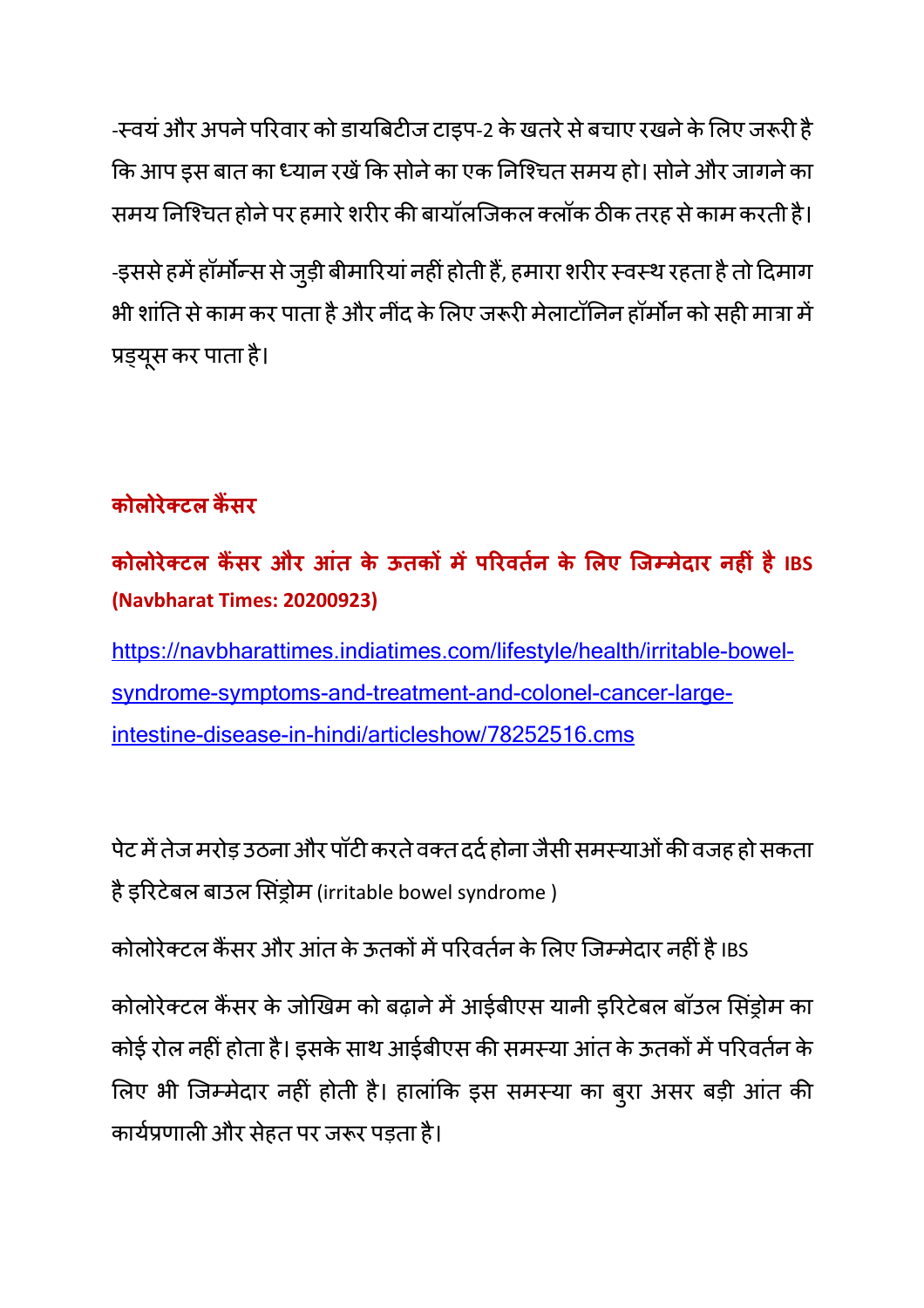# इसके लक्षण बहुत सामान्य होते हैं |

-हमारे शरीर में बड़ी आंत को प्रभावित करने वाली जितनी बीमारियां होती हैं, इरिटेबल बाउल सिंड्रोम भी उनमें शामिल है। लेकिन यह आंत के ऊतकों में किसी तरह के परिवर्तन के लिए जिम्मेदार नहीं होता है।

-आमतौर पर लोगों को इस डिसऑर्डर के बारे में तब पता चलता है, जब यह अपने खतरनाक रूप में पहुंच जाता है। क्योंकि इस डिसऑर्डर के लक्षण बहुत सामान्य होते हैं | और इन्हें ज्यादातर लोग अनदेखा कर देते हैं।

## संभालने में लगता है अधिक समय

-पेट मे मरोड़ उठना, ददे होना, पेट फूलना, गैस की समस्या होना, डायरिया होना या कब्ज की समस्या होना जैसी परेशानिया इरिटेबल बाउल सिंड्रोम के दौरान होती हैं। ये समस्याएं जब बहुत अधिक बढ़ जाती है तो इस डिसऑर्डर को पूरी तरह नियंत्रित करने में बहुत अधक समय लगता है।

## बहुत कम लोग पहुंचते है इस हालत में

-हालांकि हेल्थ एक्सपर्ट्स का कहना है कि बहुत ही कम लोगों में आईबीएस के गंभीर लक्षण नजर आते हैं क्योंकि आमतौर पर इस समस्या के लक्षणों को अपनी डायट को मैनेज करके नियंत्रित किया जा सकता है।

## ऐसे लोगों में बढ़ नहीं पाती बीमारी

-ऐसे में जो लोग अपने भोजन को लेकर जागरूक होते हैं, वे कम समस्या होने पर ही खान-पान में सुधार के साथ इस समस्या को बढ़ने से रोक लेते हैं। हालांकि ज्यादतर लोगों को यह पता नहीं होता है कि आखिर उन्हें इस तरह की समस्याएं हो क्यों रही हैं।

आईबीएस के लक्षणों की जानकारी